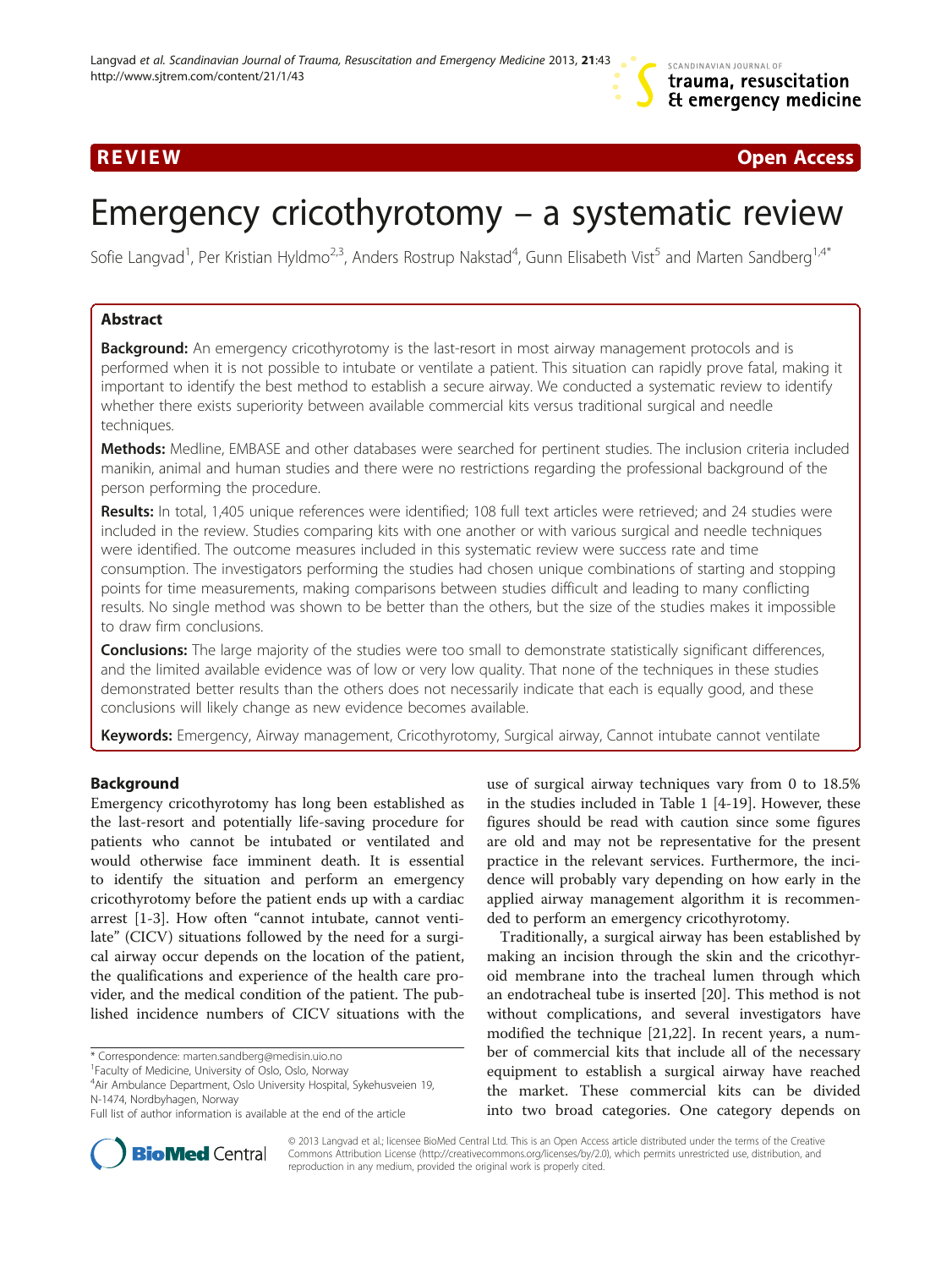| <b>Authors</b>           | Year          | Country        | Study design                        | Setting     | <b>Performers</b>                              | Patient         | Secured | Cricothyrotomies |                   |  |
|--------------------------|---------------|----------------|-------------------------------------|-------------|------------------------------------------------|-----------------|---------|------------------|-------------------|--|
|                          |               |                |                                     |             |                                                | category        | airways |                  | Number Percentage |  |
| Cook et al [19]          | 2008-2009     | <b>UK</b>      | Prospective                         | Hospital    | Anaesthesiologists                             | Mix             | 2872600 | 58               | 0.002             |  |
| Adams et al [4]          | 2005-2007     | Iraq           | Prospective                         | Prehospital | Physicians or<br>combat medic                  | Trauma          | 293     | 17               | 5.8               |  |
| Brown and<br>Thomas [18] | 1999          | <b>USA</b>     | Retrospective                       | Mix         | Flight nurses                                  | Mix             | 36      | $\overline{2}$   | 5.6               |  |
| Germann et al [5]        | 1998-2006     | <b>USA</b>     | Prospective, single<br>centre study | Prehospital | Flight nurses                                  | Trauma (mainly) | 369     | 6                | 1.6               |  |
| Stephens et al [6]       | 1996-2006     | <b>USA</b>     | Retrospective                       | Hospital    | Anaesthesiologists                             | Trauma          | 6088    | 21               | 0.3               |  |
| Sagarin et al [7]        | 1996-2001     | USA/<br>Canada | Prospective,<br>multicentre study   | Hospital    | Emergency medicine<br>residents (mainly)       | Mix             | 5757    | 50               | 0.9               |  |
| Adnet et al [8]          | 1996-1997     | France         | Prospective,<br>multicentre study   | Prehospital | Emergency physicians<br>and anaesthesiologists | Mix             | 691     | $\mathbf{0}$     | $\mathbf 0$       |  |
| McIntosh et al [9]       | 1995-2004     | <b>USA</b>     | Retrospective                       | Prehospital | Flight nurses (mainly)                         | Mix             | 712     | 17               | 2.4               |  |
| Bair et al [10]          | 1995-2000     | <b>USA</b>     | Retrospective                       | Hospital    | Emergency physicians<br>or surgeons            | Mix             | 201     | 22               | 10.9              |  |
| Bair et al [10]          | 1995-2000     | <b>USA</b>     | Retrospective                       | Prehospital | Flight nurses                                  | Mix             | 2259    | 28               | 1.2               |  |
| Sakles et al [11]        | 1995-1996 USA |                | Prospective, single<br>centre study | Hospital    | Emergency medicine<br>residents (mainly)       | Mix             | 610     | 7                | 1.1               |  |
| Fortune et al [12]       | 1991-1995     | <b>USA</b>     | Retrospective                       | Prehospital | <b>EMTs</b>                                    | Mix             | 376     | 56               | 14.9              |  |
| Jacobson et al [13]      | 1990-1994     | <b>USA</b>     | Retrospective                       | Prehospital | Paramedics                                     | Trauma (mainly) | 509     | 50               | 9.8               |  |
| Nugent et al [14]        | 1987-1989     | <b>USA</b>     | Retrospective                       | Prehospital | Flight nurses                                  | Trauma (mainly) | 302     | 56               | 18.5              |  |
| Robinson et al [15]      | 1983-1997     | <b>USA</b>     | Retrospective                       | Prehospital | Flight nurses (mainly)                         | Trauma          | 1589    | 8                | 0.5               |  |
| Boyle et al [16]         | 1983-1988     | <b>USA</b>     | Retrospective                       | Mix         | Flight nurses                                  | Mix             | 650     | 69               | 10.6              |  |
| McGill et al [17]        | 1977-1980     | <b>USA</b>     | Retrospective                       | Hospital    | Emergency physicians<br>or surgeons            | Mix             | 1362    | 38               | 2.8               |  |

<span id="page-1-0"></span>

| Table 1 Incidence of emergency cricothyrotomies in selected studies identified in the searches employed in this review |  |  |  |  |  |  |  |  |
|------------------------------------------------------------------------------------------------------------------------|--|--|--|--|--|--|--|--|
|------------------------------------------------------------------------------------------------------------------------|--|--|--|--|--|--|--|--|

puncture of the cricothyroid membrane with a needle, followed by the insertion of a guidewire through the needle (Seldinger technique) [[23](#page-13-0)]. A specially designed endotracheal tube included in the kit can be inserted into the trachea over the guidewire, if necessary, after the prior use of a dilator. The other category of commercial kits does not rely on the use of a guidewire; in these kits, a cutting device is employed to create a lumen in the cricothyroid membrane that is wide enough to accommodate the endotracheal tube included in the kit. Furthermore, some authors recommend that a temporary airway be established by puncturing the cricothyroid membrane with a wide-bore cannula through which the patient can be ventilated and oxygenated [\[20](#page-13-0)].

Because the CICV-situation is encountered infrequently, most health care providers have little if any clinical experience with the various techniques that can be employed. It is unclear which of the available methods that is most reliable and fastest to perform in the extremely time-critical CICV situations. The goal of this systematic review was to identify the current available research literature to evaluate the evidence-based information on this topic.

## **Methods**

## Search strategy

The electronic databases that were searched included the following: MEDLINE, EMBASE, CINAHL, Cochrane Central Register of Controlled Trials (CENTRAL), and British Nursing Index.

The full search strategies are available in the [Appendix](#page-10-0). The last update of the searches was performed on April 10, 2013. No language restriction was enforced.

The bibliographies of the included studies were also examined for other studies that could be considered for inclusion.

#### Types of studies

Cricothyrotomy is an intervention that is infrequently performed; when performed, it constitutes an emergency procedure. For ethical and practical reasons, we expected few, if any, randomised clinical studies to have been conducted, as well as that most studies – independent of design – would most likely include few patients. Based upon these considerations, all prehospital, hospital and laboratory studies with living patients/participants, cadavers, manikins and animals were included.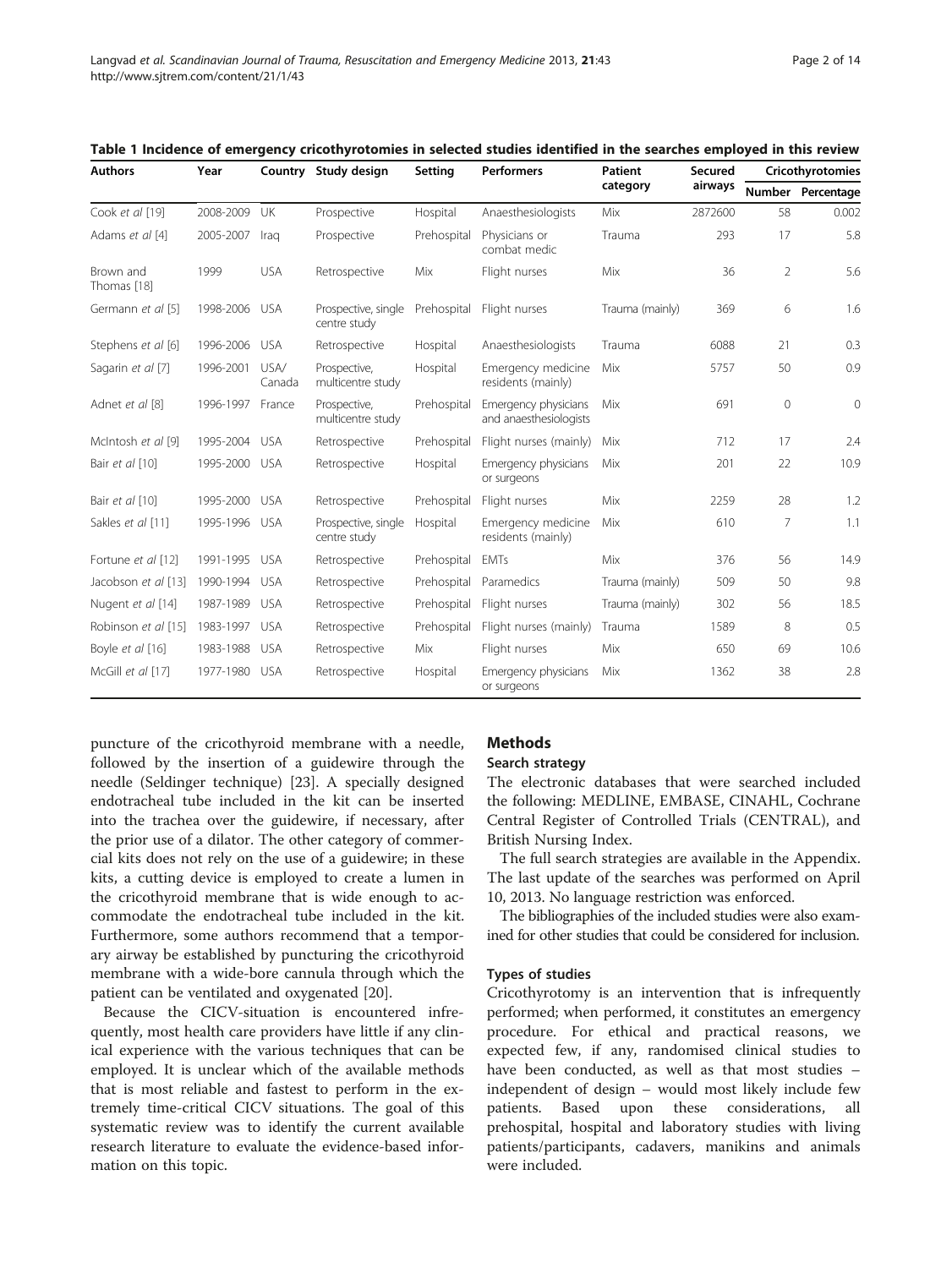All study designs were included.

#### Types of participants

Cricothyrotomy may be necessary for patients of all ages suffering from either medical conditions or trauma. Hence, no limitations were enforced based on the age or condition (or trauma) the patient suffered.

All categories of health care providers, independent of formal training and education, could end up in a situation where a cricothyrotomy seems like a necessary intervention. Hence, no limitations were implemented in the literature searches on the background of the personnel participating in the reported studies.

#### Types of interventions

The three Seldinger kits included in this review are the Arndt emergency cricothyrotomy catheter set (Arnd) (Cook, Bloomington, IL, USA), the Melker emergency cricothyrotomy (Mlkr) (Cook, Bloomington, IL, USA) and the Minitrach II (Mini) (Smiths Medical Ltd, Hythe, UK) (Table 2). Common to all kits is the performance of an initial skin incision with a scalpel before the cricothyroid membrane is punctured with a needle that is attached to a syringe. When aspiration of air confirms the tracheal position of the needle, a guidewire is inserted through the needle. Following the removal of the needle, a specially designed endotracheal tube is introduced into the tracheal lumen over the guidewire, and the guidewire is removed. An inflatable airway bag is connected to the tube, and the patient can be ventilated.

The Airfree coniotomy set (Airf) (FRC Medizintechnik, Holzheim a.F., Deutschland), the Patil's airway (Pati) (Cook, Bloomington, IL, USA), the Portex cricothyrotomy kit (PCK) (Smiths Medical Ltd, Hythe, UK), the QuickTrach1 kit (QT1) and the QuickTrach2 kit (QT2) (VBM Medizintechnik GmbH, Sulz, Germany), the TracheoQuick emergency coniotomy set (Trqu) (Teleflex Medical GmbH, Kernen, Deutschland), and the Pertrach kit (Pert) (Pulmodyne, Indianapolis, IN, USA) are the seven kits that do not rely on the Seldinger technique that have been identified in this review. In these kits, custom-made cutting devices are used to incise the cricothyroid membrane, and no guidewire is used. After the dilation of the hole, a specially designed endotracheal tube can be introduced into the tracheal lumen. Again, an inflatable airway bag is connected to the tube, and the patient can be ventilated.

Airf consists of a tube surrounding a sharp trocar. The trocar is used to incise the skin and the cricothyroid membrane, and when placed in the tracheal lumen, the trocar is withdrawn while the surrounding tube remains in place, allowing the ventilation of the patient. The QT1 and QT2 are similar to Airf, and both methods involve an artificial airway pre-loaded over a large bore

| Table 2 Emergency cricothyrotomy methods included in   |
|--------------------------------------------------------|
| this review with abbreviations used for the individual |
| techniques                                             |

|                              | 1. Kits based upon the Seldinger guidewire technique     |
|------------------------------|----------------------------------------------------------|
| Arnd                         | Arndt emergency cricothyrotomy catheter set              |
| Mlkr                         | Melker emergency cricothyrotomy set                      |
| Mini                         | Minitrach II                                             |
|                              | 2. Kits not based upon the Seldinger guidewire technique |
| Airf                         | Airfree                                                  |
| Pati                         | Patil's airway                                           |
| Pert                         | Pertrach                                                 |
| <b>PCK</b>                   | Portex cricothyrotomy Kit (PCK™)                         |
| QT1                          | QuickTrach 1 cricothyrotomy device                       |
| OT <sub>2</sub>              | QuickTrach 2 cricothyrotomy device                       |
| Trqu                         | <b>TracheoOuick</b>                                      |
| 3. Open, surgical techniques |                                                          |
| Surg                         | Varieties of the surgical technique                      |
| Bair                         | The "Bair claw" device                                   |
| <b>REST</b>                  | Rapid four-step-technique                                |
| <b>BACT</b>                  | Bougie-assisted cricothyrotomy                           |
| Csci                         | Cricothyrotomy scissors                                  |
| 4. Needle techniques         |                                                          |
| Need                         | Needle cricothyrotomy                                    |
| Trac                         | Transtracheal airway catheter                            |

needle and a direct puncture of the cricothyroid membrane. When the correct position is confirmed by aspiration of air, the needle is removed. The QT1 and QT2 can be connected to the ventilation bag with the provided flexible tubing. The Pati and Trqu are based upon the same principle, as is the Pert, but with the Pert, a splitting needle is employed.

The PCK is based on a tube-over-needle design through which the correct placement of the springloaded needle in the trachea is shown by a flag in the needle hub indicating tissue contact. Once the tracheal lumen has been reached, the indicator flag in the needle hub disappears, reappearing when the needle touches the posterior tracheal wall. After redirecting and advancing the device 1-2 cm caudally, the needle is removed and the cricothyrotomy tube is slid over the dilator into the tracheal lumen, and finally, the dilator is removed.

There are a number of variants of the standard surgical technique (Surg) described in the literature. Most variants make use of a scalpel, a dilator, hemostats, a tracheal hook and a tracheostomy tube [[20\]](#page-13-0). The operator will make a skin incision over the cricothyroid membrane. The membrane is localised by blunt dissection before a short horizontal stab incision is made in the lower part of the membrane. The larynx is stabilised with the tracheal hook at the inferior aspect of the thyroid cartilage,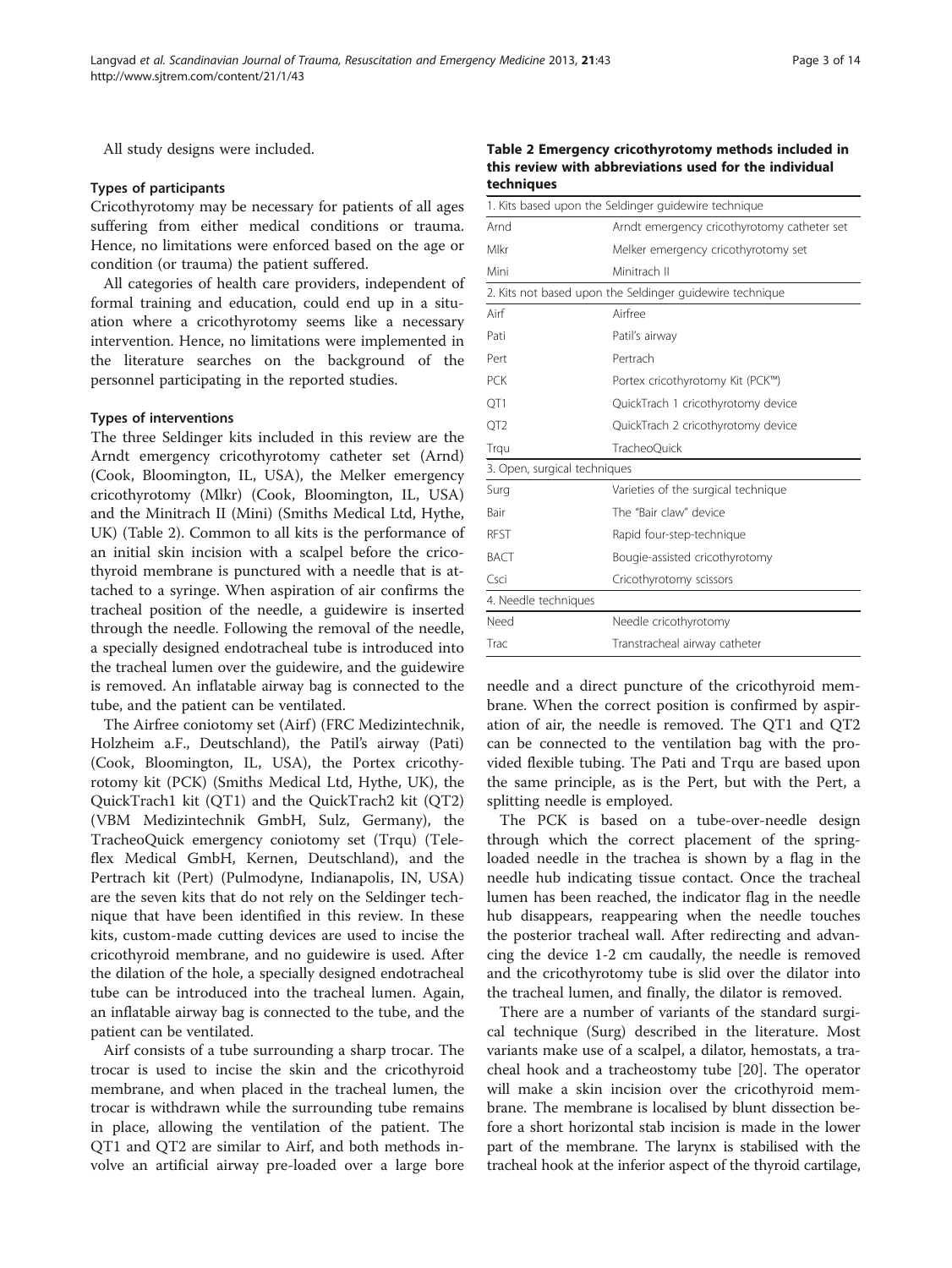and the incision in the membrane is dilated before the tracheostomy tube is advanced into the tracheal lumen.

An alternative surgical technique makes use of the Bair claw device (Bair), which can be attached to a scalpel [\[24\]](#page-13-0). A horizontal incision is made through the cricothyroid membrane after the palpation of the landmarks. The scalpel is withdrawn from the airway, and the device is rotated caudally before the hooks are spread with blunt dissection of the tissue. Finally, the endotracheal tube is inserted between the hooks of the device.

The rapid four-step technique (RFST) was developed from the classic surgical emergency cricothyrotomy [\[21](#page-13-0)]. The cricothyroid membrane is palpated before a horizontal stab incision is made through the skin and membrane with the scalpel, followed by tracheal hook traction in the caudal direction. This allows the operator to perform the procedure with minimal assistance, holding the tracheal hook with one hand while passing the endotracheal tube with the other hand. The bougieassisted cricothyrotomy technique (BACT) is a refinement of the RFST [\[22\]](#page-13-0). After the incision through the skin and the cricothyroid membrane, a bougie is used to secure the tracheal lumen before the endotracheal tube is advanced into the trachea over the bougie.

The cricothyrotomy scissor (Csci) is a modified pair of scissors that are pushed with closed blades without previous incision of the skin all the way through the cricothyroid membrane into the trachea [[25\]](#page-13-0). Inside the trachea, the scissors are opened, and the hole is enlarged. After closing the blades, the Csci are rotated 90 degrees; the blades are again opened; and an endotracheal tube can be passed through the resulting hole.

A needle cricothyrotomy (Need) is performed with a cannula attached to a syringe [\[20\]](#page-13-0). The needle is advanced through the skin and underlying tissues until the cricothyroid membrane is punctured. Aspiration of air confirms the correct intratracheal placement. The cannula is then advanced over the needle until the flanges rest on the skin and the needle is removed. An alternative to employing a wide-bore cannula intended for intravenous use is the Cook Transtracheal Jet Airway Catheter (Trac) (Cook, Bloomington, IL, USA), which can be combined with a jet ventilator. Once the tracheal catheter placement is achieved, ventilation is initiated using the manual jet ventilator connected to a high-flow oxygen source.

We have included all identified studies where two or more of the above techniques have been compared.

#### Types of outcome measures

The two outcome measures studied in this review were success rate and time used to secure the airway. Most of the identified studies also had other outcome measures like complication rate and preferred technique of the performer, but success rate and time consumption were the outcome measures that were always reported.

#### Study selection

MS assessed all references at the title/abstract level, while PKH, ARN and SL each independently assessed a third of the references. Disagreements were resolved through discussion between the two assessors, and when required, one of the other authors was consulted. We obtained full text articles of all studies that were not discarded on the abstract level.

### Data extraction and management

We designed a form to extract data. For eligible studies, two review authors independently extracted the information. Discrepancies were resolved through discussion.

#### Assessment of the risk of bias in the included studies

Two review authors independently assessed the risk of bias for each study using the criteria outlined in the Cochrane Handbook for Systematic Reviews of Interventions [\[26\]](#page-13-0). Disagreements were resolved by discussion or through the involvement of a third assessor.

The risk of bias tool used for randomised controlled trials involves assessing the following five criteria:

- 1. Sequence generation (checking for possible selection bias)
- 2. Allocation concealment (checking for possible selection bias)
- 3. Blinding (checking for possible performance bias and detection bias)
- 4. Incomplete outcome data (checking for possible attrition bias through withdrawals, dropouts, protocol deviations, and use of ITT analyses where appropriate)
- 5. Selective reporting bias (checking if expected outcomes are reported and if there is reason to suspect publication bias)

#### Measures of treatment effect

#### Dichotomous data

For success rate, the results are presented as summary risk ratios (RR) with 95% confidence intervals (CI).

#### Continuous data

The time consumption has been presented in descriptive tables with median and IQR if mentioned in the original paper. The time consumption for the procedure when the procedure failed (secure airways not obtained) was handled differently in different studies. Some studies presented the time consumption from successful placements only, excluding the failures. Other studies used a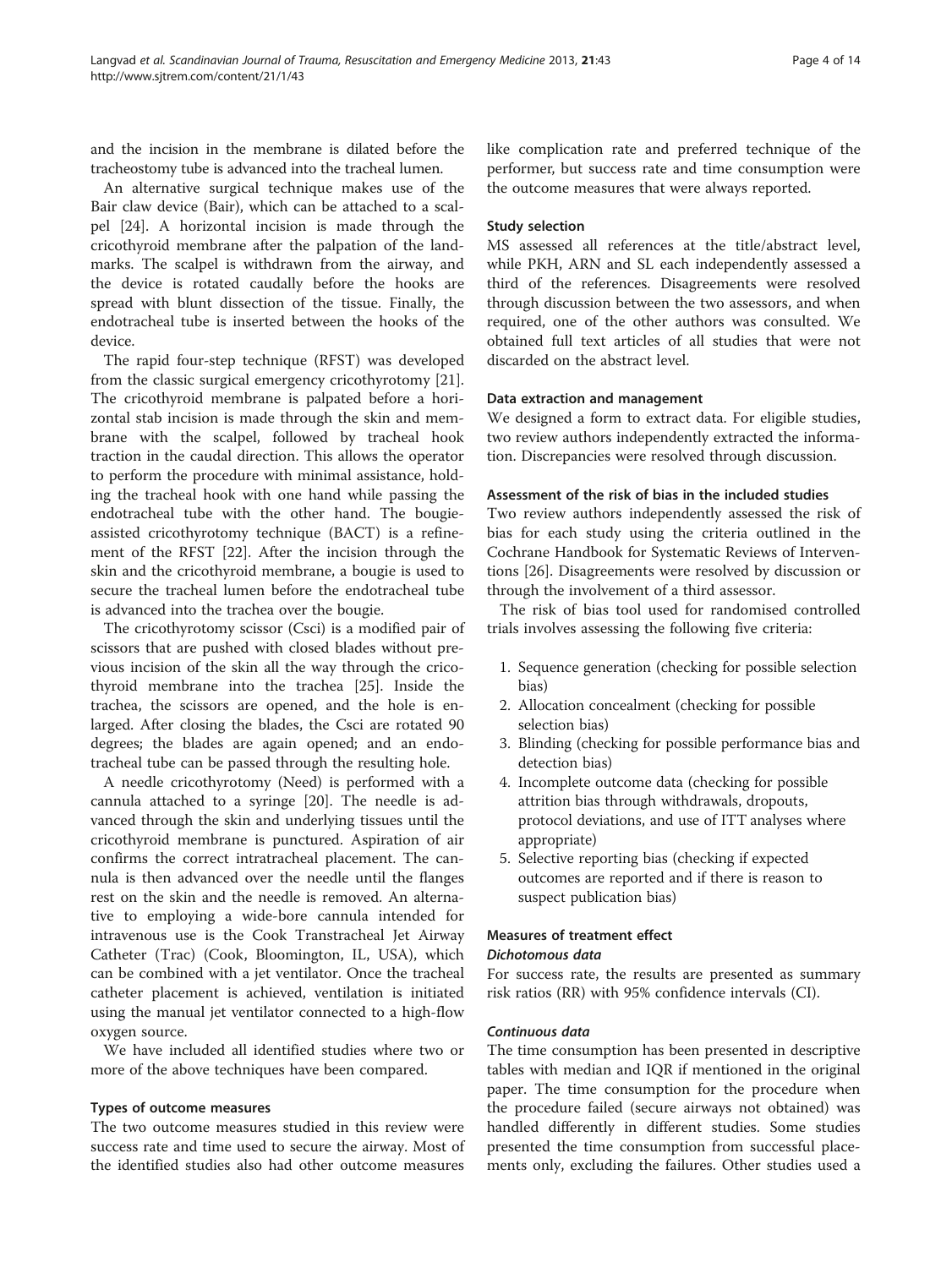stop rule where if more than a set number of seconds were used, they were classified as failures; in these, the stop rule number of seconds were presented as the time consumption.

#### Analysis and synthesis

Where we considered it appropriate to combine results from different studies, we have done so. Where we considered it inappropriate, we presented the results descriptively in tables. We carried out statistical analysis (meta-analyses) using the RevMan 5 software (RevMan 2011,<http://ims.cochrane.org/revman>). We expected that there would be differences among trials in both the populations and interventions, so we used random effects meta-analysis for combining data.

#### Assessment of heterogeneity

The size and direction of the effects have been considered and consulted with the  $I^2$  and Chi-square statistics to quantify the level of heterogeneity among the trials in each analysis. Caution in the interpretation of the results is advised where substantial  $(I^2)$  between 30 and 60%) or considerable  $(I^2)$  between 50 and 100%) heterogeneity exists.

#### Grading the quality of the evidence

The quality of the evidence for each of the critically important outcomes has been graded using the GRADE methodology [\(www.gradeworkinggroup.org\)](http://www.gradeworkinggroup.org) [\[27](#page-13-0)]. For each outcome, the quality of the evidence was assessed using the eight GRADE criteria: five considering downgrading, including study limitations, heterogeneity, directness of the evidence, precision, and reporting bias, and three considering possible upgrading, including strong effect, dose-response, and plausible confounding.

#### Results

The systematic literature searches yielded 1,405 unique references, including a meta-analysis performed by Hubble and coworkers [\[28\]](#page-13-0). A total of 108 full text articles were retrieved, and two authors read them independently; 24 studies were included in this review (Figure 1) [[21,22,24,25,29-48\]](#page-13-0). The 85 studies that were excluded in this process did not include sufficient information on comparison between two or more techniques to be included in this review. All the remaining 24 studies were prospective experimental studies with varying degrees of randomisation (Table [3](#page-5-0)). Studies involving human cadavers (ten studies), various airway simulators (eight studies), a pig laryngeal model (three studies), anaesthetised sheep (two studies) and sheep cadavers (one study) were included. The interventions were performed by students and professionals from a variety of disciplines (anaesthesiology, emergency medicine,



intensive care unit physicians, medical students, paramedics). In the study involving the largest number of participants, 64 anaesthesiologists took part, while the smallest study in this respect involved two anaesthesiologists. Studies were included from the following eight countries: USA (eight studies), Germany (five studies), Austria (three studies), Australia (two studies), Ireland (two studies), United Kingdom (two studies) and one each from Canada and The Netherlands. The oldest study was published in 1993, and the most recent was published in 2012.

The risk of bias of the included studies is summarised in Figure [2](#page-6-0). Methods of randomisation and allocation were poorly described in the majority of the articles. Therefore, we have concluded with an unclear risk of bias for most of the studies.

Relevant Forest plots are presented in Additional file [1](#page-12-0) and characteristics of the included studies are summarised in Table [4](#page-7-0).

Nine groups of comparisons were included:

## 1. Comparison of two kits based upon the Seldinger guidewire technique

Arnd, Mlkr and Mini are all based upon the Seldinger guidewire technique, but only one study was identified in which two techniques based upon this principle were compared [\[36\]](#page-13-0). In this study comparing Mlkr and Mini, it was found that Mini had a significantly higher success rate than Mlkr.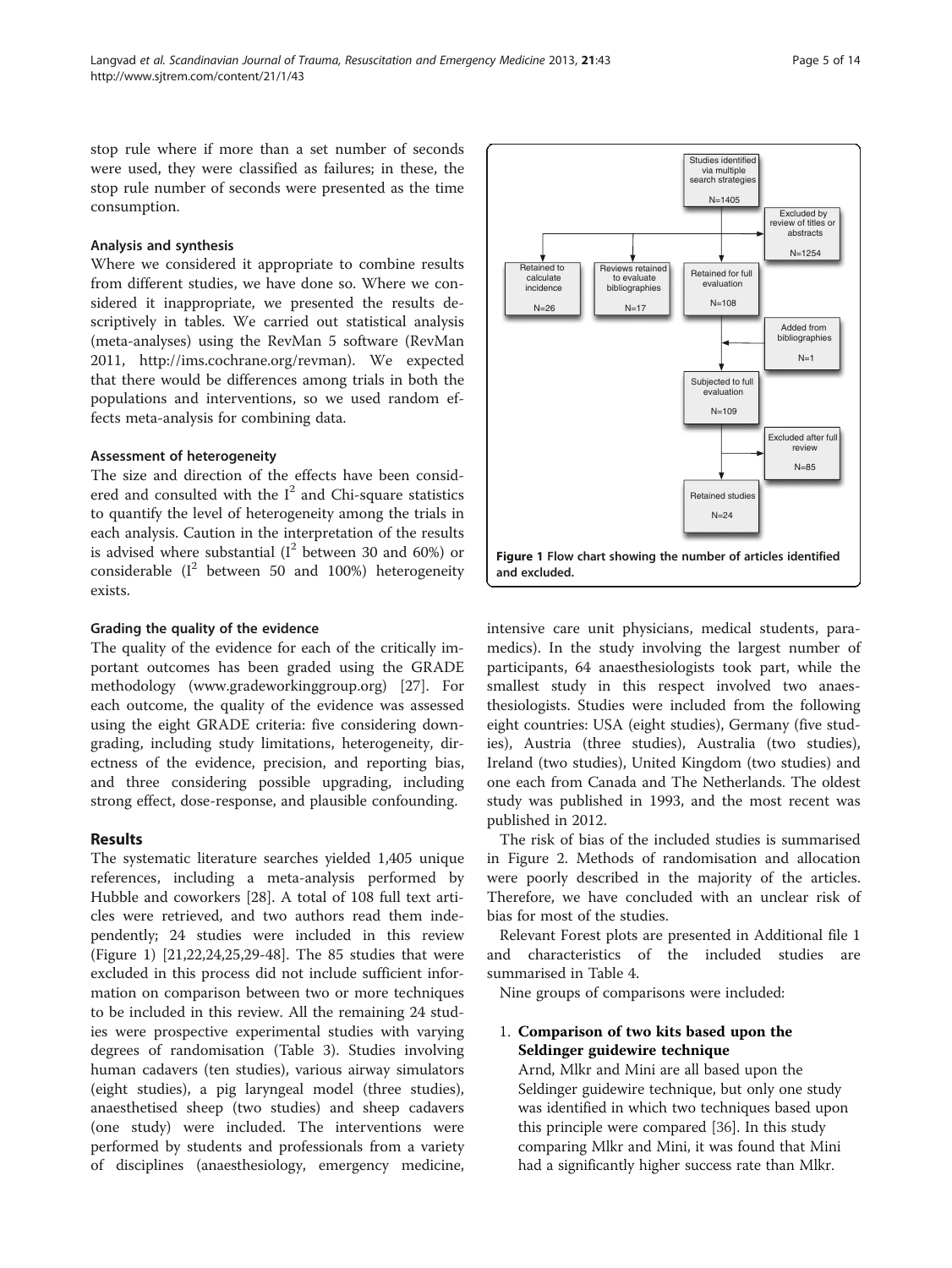<span id="page-5-0"></span>Table 3 Characteristics of the included studies

| <b>Authors</b>               | Year | Country         | <b>Methods studied</b>                   | Model                                       | Participants                                               |
|------------------------------|------|-----------------|------------------------------------------|---------------------------------------------|------------------------------------------------------------|
| Helm et al [48]              | 2012 | Germany         | PCK, Surg                                | Human cadavers                              | 30 first year anaesthesiology residents                    |
| Helmstaedter et al [29]      | 2012 | Germany         | Airf, PCK, QT1, QT2,<br>Trqu, Surg, Need | Airway model<br>(Frova Crico-Trainer)       | 20 anaesthesiologists and<br>anaesthesiology residents     |
| Givens et al [30]            | 2011 | <b>USA</b>      | Mlkr, QT1                                | Manikin (Air-Man)<br>(in a confined area)   | 20 emergency medicine residents                            |
| Metterlein et al [31]        | 2011 | Germany         | Mlkr, QT2                                | Cadavers of adult sheep                     | 2 anaesthesiologists                                       |
| Murphy et al [32]            | 2011 | Ireland         | Mlkr, PCK, QT2, Surg                     | Dead pig<br>laryngeal model                 | 20 anaesthesiologists                                      |
| Hill et al $[22]$            | 2010 | <b>USA</b>      | RFST, BACT                               | Anaesthetised sheep                         | 21 emergency medicine residents and students               |
| Salah et al [33]             | 2010 | Ireland         | Mini, QT2, Surg, Need                    | Airway model (Bill I)                       | 21 anaesthesiologists                                      |
| Mariappa et al [34]          | 2009 | Australia       | Mlkr, PCK, Surg                          | Manikin (Portex)                            | 4 intensive care unit physicians                           |
| Schober et al [25]           | 2009 | Germany         | Mlkr, QT1, Surg, Csci                    | Human cadavers                              | 63 5th year medical students                               |
| Benkhadra et al [35]         | 2008 | Austria         | Mlkr, PCK                                | Human cadavers                              | 2 anaesthesiologists                                       |
| Dimitriadis and Paoloni [36] | 2008 | Australia       | Mlkr, Mini, QT1, Surg                    | Airway model<br>(locally designed)          | 23 emergency medicine physicians                           |
| Assmann et al [37]           | 2007 | Canada          | Mlkr, PCK                                | Manikin (Nasco<br>cricothyrotomy simulator) | 64 anaesthesiologists                                      |
| Sulaiman et al [38]          | 2006 | United Kingdom  | Mlkr, Surg                               | Airway model (Bill I)                       | 27 anaesthesiologists                                      |
| Schaumann et al [39]         | 2005 | Austria         | Arnd, Surg                               | Human cadavers                              | 20 emergency medicine physicians                           |
| Fikkers et al [40]           | 2004 | The Netherlands | Mini, QT1                                | Dead pig laryngeal model                    | 10 anaesthesiology residents<br>and 10 ENT residents       |
| Keane et al [41]             | 2004 | <b>USA</b>      | Mlkr, Surg                               | Dead pig laryngeal model                    | 22 paramedics                                              |
| Vadodaria et al [42]         | 2004 | United Kingdom  | Mlkr, Pati, QT1, Trac                    | Manikin (METI)                              | 10 anaesthesiologists                                      |
| Mutzbauer et al [43]         | 2003 | Germany         | Surg, Need                               | Human cadavers                              | 18 anaesthesiology residents and 2 students                |
| Davis et al [44]             | 2000 | <b>USA</b>      | Bair, Surg                               | Human cadavers                              | 5 emergency medicine physicians                            |
| Eisenburger et al [45]       | 2000 | Austria         | Arnd, Surg                               | Human cadavers                              | 20 intensive care unit physicians                          |
| Bair and Sakles [24]         | 1999 | <b>USA</b>      | Surg, Bair                               | Anaesthetised sheep                         | 10 emergency medicine residents                            |
| Chan et al [46]              | 1999 | <b>USA</b>      | Mlkr, Surg                               | Human cadavers                              | 15 emergency medicine<br>attendants and residents          |
| Holmes et al [21]            | 1998 | <b>USA</b>      | Surg, RFST                               | Human cadavers                              | 28 emergency medicine interns<br>and residents, 4 students |
| Johnson et al [47]           | 1993 | <b>USA</b>      | Pert, Surg                               | Human cadavers                              | 44 paramedic students                                      |

2. Comparison of one kit based upon the Seldinger guidewire technique with a kit that is not based upon this technique

The Mlkr kit has been compared to Pati, PCK, QTI and QT2, respectively, and Mini has been compared with QT1 [[25,30-32,34-37,40,42\]](#page-13-0). For all comparisons, no significant difference in the success rates between the two devices was detected.

## 3. Comparison of one kit based upon the Seldinger guidewire technique with an open surgical technique

Both Arnd, Mlkr and Mini have been compared to Surg [[25,32,34](#page-13-0),[36,38,39](#page-13-0),[41,45,46](#page-13-0)]. In one study, Mlkr has been compared with Csci [[25](#page-13-0)]. For all

comparisons, no significant difference in the success rates between the two devices was detected. In one study, Arnd was found to be a statistically faster technique than Surg. In five of the seven studies comparing Mlkr and Surg, it was shown that Surg is statistically faster. Csci was found to be significantly faster than Mlkr in the single study comparing the two devices.

## 4. Comparison of one kit based upon the Seldinger guidewire technique with a needle technique Mlkr has been compared with Trac and Mini has been compared to Need [[33,42\]](#page-13-0). In both studies, no significant difference in the success rates were identified.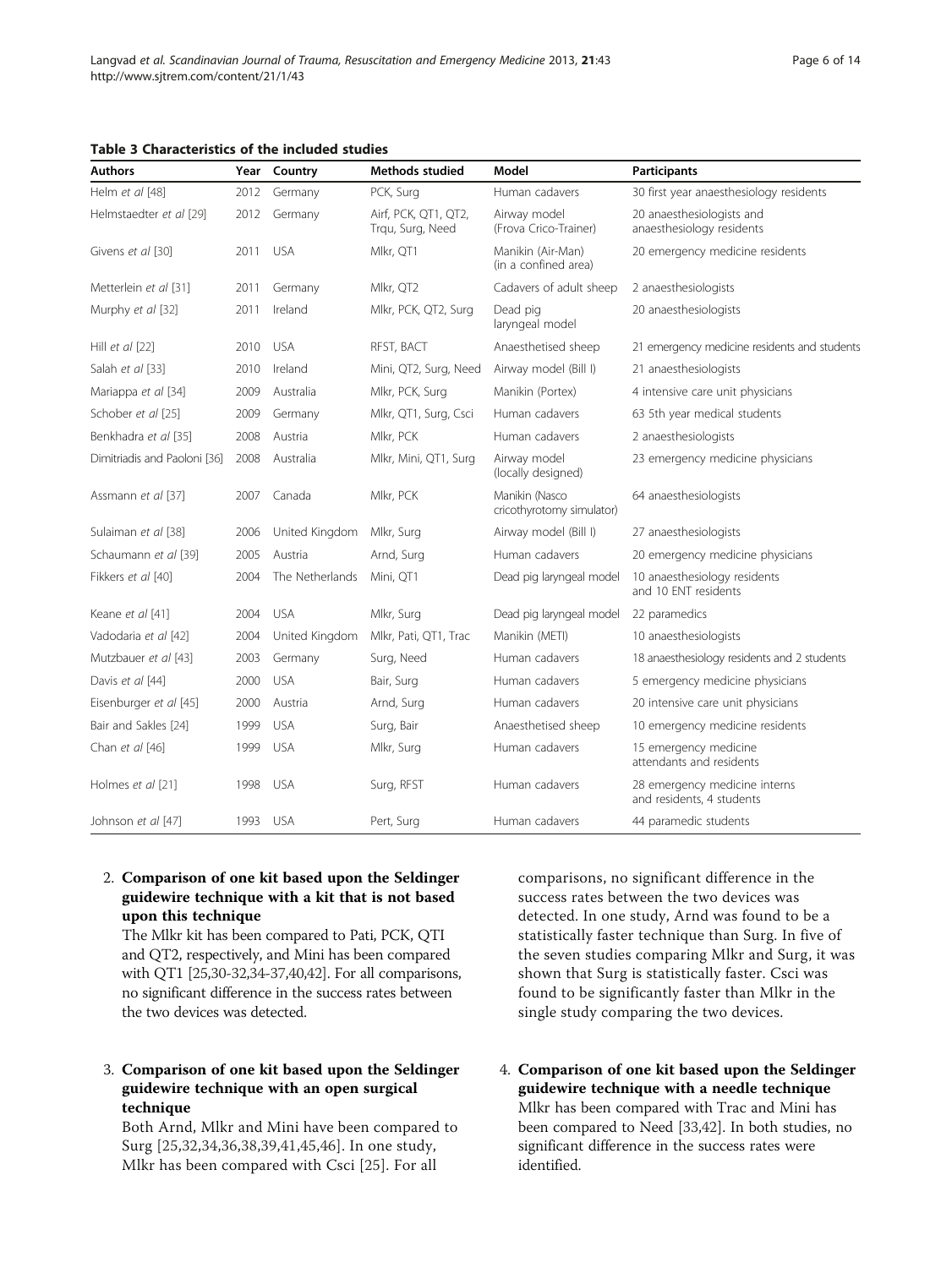$\overline{\phantom{a}}$ 

 $\top$ 

 $\blacksquare$ 

<span id="page-6-0"></span>

|                                                        | Random sequence generation (selection bias) | Allocation concealment (selection bias) | Blinding of participants and personnel (performance bias) | Blinding of outcome assessment (detection bias) | Incomplete outcome data – success rate (attrition bias) | Incomplete outcome data – time measurement (attrition bias) | Selective reporting (reporting bias) | Other bias        |
|--------------------------------------------------------|---------------------------------------------|-----------------------------------------|-----------------------------------------------------------|-------------------------------------------------|---------------------------------------------------------|-------------------------------------------------------------|--------------------------------------|-------------------|
| Assmann et al [37]                                     |                                             |                                         |                                                           |                                                 |                                                         |                                                             |                                      |                   |
| <b>Bair and Sakles</b><br>[24]<br>Benkhadra et al [35] |                                             |                                         |                                                           |                                                 |                                                         |                                                             |                                      | <b>CONTRACTOR</b> |
| Chan et al [46]                                        |                                             |                                         |                                                           |                                                 |                                                         |                                                             |                                      |                   |
| Davis et al [44]                                       |                                             |                                         |                                                           |                                                 |                                                         |                                                             |                                      |                   |
| Dimitriadis and Paoloni<br>$[36]$                      |                                             |                                         |                                                           |                                                 |                                                         |                                                             |                                      |                   |
| Eisenburger et al [45]                                 |                                             |                                         |                                                           |                                                 |                                                         |                                                             |                                      |                   |
| Fikkers et al [40]                                     |                                             |                                         |                                                           |                                                 |                                                         |                                                             |                                      |                   |
| Givens et al [30]                                      |                                             |                                         |                                                           |                                                 |                                                         |                                                             |                                      |                   |
| Helm et al [48]                                        |                                             |                                         |                                                           |                                                 |                                                         |                                                             |                                      |                   |
| Helmstaedter et al [29]                                |                                             |                                         |                                                           |                                                 |                                                         |                                                             |                                      |                   |
| Hill et al $[22]$                                      |                                             |                                         |                                                           |                                                 |                                                         |                                                             |                                      |                   |
| Holmes et al [21]                                      |                                             |                                         |                                                           |                                                 |                                                         |                                                             |                                      |                   |
| Johnson et al [47]                                     |                                             |                                         |                                                           |                                                 |                                                         |                                                             |                                      |                   |
| Keane et al [41]                                       |                                             |                                         |                                                           |                                                 |                                                         |                                                             |                                      |                   |
| Mariappa et al [34]<br>Metterlein et al [31]           |                                             |                                         |                                                           |                                                 |                                                         |                                                             |                                      |                   |
| Murphy et al [32]                                      |                                             |                                         |                                                           |                                                 |                                                         |                                                             |                                      |                   |
| Mutzbauer et al [43]                                   |                                             |                                         |                                                           |                                                 |                                                         |                                                             |                                      |                   |
| Salah et al [33]                                       |                                             |                                         |                                                           |                                                 |                                                         |                                                             |                                      |                   |
| Schaumann et al [39]                                   |                                             |                                         |                                                           |                                                 |                                                         |                                                             |                                      |                   |
| Schober et al [25]                                     |                                             |                                         |                                                           |                                                 |                                                         |                                                             |                                      |                   |
| Sulaiman et al [38]                                    |                                             |                                         |                                                           |                                                 |                                                         |                                                             |                                      |                   |
| Vadodaria et al [42]                                   |                                             |                                         |                                                           |                                                 |                                                         |                                                             |                                      |                   |

systematic review. Green symbols indicate low risk of bias (blinding or lack of blinding not likely to influence the results), red symbols high risk of bias, while yellow symbols indicate unclear risk of bias.

## 5. Comparison of two kits not based upon the Seldinger guidewire technique

We have identified the following comparisons between two such kits: Airf vs. PCK, QT1, QT2 and Trqu, respectively; PCK vs. QT1, QT2 and Trqu, respectively; QT1 vs. QT2 and Trqu, respectively; as well as Pati vs. QT1 and QT2 vs. Trqu [[29](#page-13-0),[32,42\]](#page-13-0).

No significant difference in success rate was observed in any of the comparisons. In one of the studies comparing PCK and QT2, it was reported that QT2 was significantly faster than PCK.

6. Comparison of one kit not based upon the Seldinger guidewire technique with an open, surgical technique

A variety of the surgical technique has been compared to Airf, Pert, PCK, QT1, QT2 and Trqu [\[25,29,32-34,36,47,48\]](#page-13-0). In one study, Csci and QT1 has been compared [\[25](#page-13-0)]. For none of the comparisons, a significant difference in success was found. In the studies where Airf and Trqu, respectively, were compared to Surg, it was found that Surg was a significantly slower way to establish a surgical airway than the alternatives. The same result was found in one of the three studies where QT1 and Surg were compared. In contrast, in the single study comparing Pert and Surg, Surg was found to be the faster technique. The same result was achieved in one of the studies comparing PCK and Surg.

## 7. Comparison of one kit not based upon the Seldinger guidewire technique with a needle technique

Need has been compared to Airf, PCK, QT1, QT2 and Trqu, while Trac has been compared to Pati and QT2 [\[29,42\]](#page-13-0). In none of the comparisons, a significant difference in success rate was found.

8. Comparison of two open, surgical techniques Varieties of Surg have been compared to Bair, RFST and Csci, respectively [\[21,24,25,44](#page-13-0)]. Furthermore, in one study RFST and BACT have been compared [[22](#page-13-0)]. No significant difference in success rate has been reported for these comparisons. In all studies involving Surg, the alternative (that is Bair, RFST and Csci, respectively) was found to be a significantly faster option. In the single study comparing RFST and BACT, the difference in time consumption was statistically significant showing that BACT was the faster technique.

## 9. Comparison of one open, surgical technique with a needle technique

Only three studies directly compared one open surgical technique with a needle technique and no significant difference in the success rates between the two methods was detected [[29,33,43\]](#page-13-0).

## **Discussion**

This is to our knowledge the first systematic review comparing all commercial kits designed to perform emergency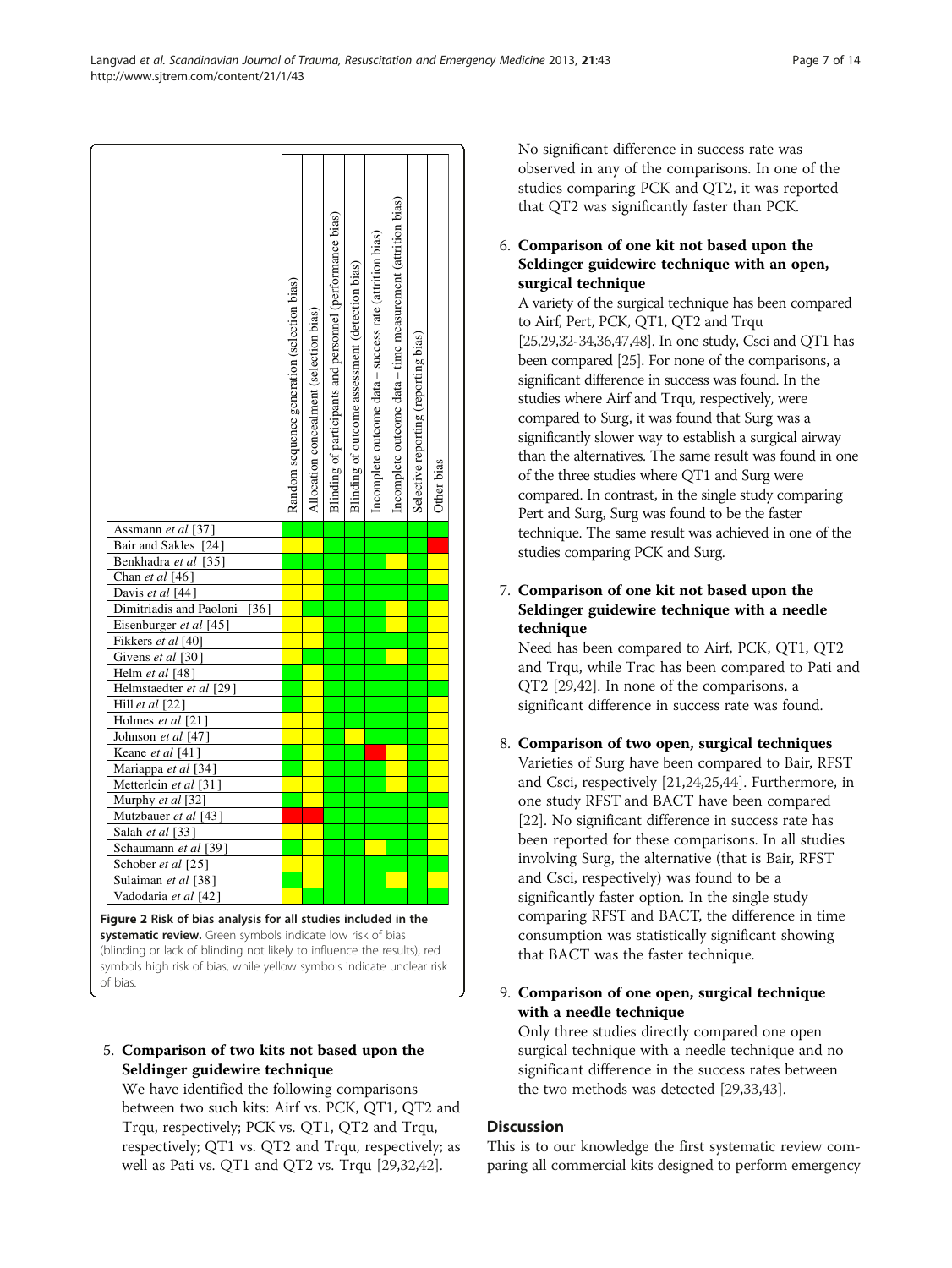| Method     | <b>Authors</b>          | <b>Time</b>    |                | Median   | Time  | <b>Failure</b>           | Variation  |                     | Rank in                  | <b>Participants</b> |     | <b>Success</b> |
|------------|-------------------------|----------------|----------------|----------|-------|--------------------------|------------|---------------------|--------------------------|---------------------|-----|----------------|
|            |                         | Start Stop     |                | or mean? | (sec) | limit (sec)              | Measure    | Value(s)<br>(sec)   | individ. study<br>(time) | Success Total       |     | rate (%)       |
| Arnd       | Schaumann et al [39]    | <b>NR</b>      | T <sub>3</sub> | Mean     | 7.9   | L,                       | SD         | 11                  | 1/2                      | 82                  | 93  | 88             |
|            |                         |                | T <sub>5</sub> |          | 98.7  |                          |            | 58.3                |                          |                     |     |                |
|            |                         |                | T <sub>8</sub> |          | 108.6 |                          |            | 59.5                |                          |                     |     |                |
|            | Eisenburger et al [45]  | <b>NR</b>      | T <sub>3</sub> | Mean     | 8     |                          | SD         | $\overline{7}$      | 1/2                      | 12                  | 20  | 60             |
|            |                         |                | T <sub>5</sub> |          | 30    |                          |            | 28                  |                          |                     |     |                |
|            |                         |                | T <sub>8</sub> |          | 100   |                          |            | 46                  |                          |                     |     |                |
| Mlkr       | Givens et al [30]       | T4             | T <sub>6</sub> | Mean     | 108.5 | $\overline{\phantom{a}}$ | Range      | $[59.1 -$<br>219.4] | 2/2                      | 20                  | 20  | 100            |
|            | Metterlein et al [31]   | T1             | T <sub>5</sub> | Median   | 14    | 180                      | IQR        | $[11 - 16]$         | 2/2                      | 8                   | 8   | 100            |
|            |                         | T <sub>5</sub> | T <sub>8</sub> |          | 53    |                          |            | $[52 - 55.8]$       |                          |                     |     |                |
|            | Murphy et al [32]       | T4             | T <sub>8</sub> | Median   | 94    | 300                      | <b>IQR</b> | $[77-132]$          | 3/4                      | 20                  | 20  | 100            |
|            | Mariappa et al [34]     | T <sub>3</sub> | T <sub>8</sub> | Median   | 50    |                          | <b>IQR</b> | $[40 - 56.3]$       | 2/3                      | 20                  | 20  | 100            |
|            | Benkhadra et al [35]    | T <sub>5</sub> | T7             | Median   | 71    | 300                      | 95% CI     | $[60-92]$           | 2/2                      | 19                  | 20  | 95             |
|            | Dimitriadis and Paoloni | <b>NR</b>      | T <sub>5</sub> | Median   | 28    | 210                      | IQR        | $[25-42]$           | 4/4                      | 17                  | 23  | 74             |
|            | $[36]$                  |                | T <sub>6</sub> |          | 123   |                          |            | $[97 - 210]$        |                          |                     |     |                |
|            |                         |                | T8             |          | 126   |                          |            | $[102 - 210]$       |                          |                     |     |                |
|            | Schober et al [25]      | T <sub>2</sub> | T8             | Median   | 135   |                          | <b>IQR</b> | $[116 - 307]$       | 4/4                      | 10                  | 14  | 71             |
|            | Assmann et al [37]      | T <sub>2</sub> | T <sub>8</sub> | Mean     | 42.3  | $\qquad \qquad -$        | SD         | 12.5                | 2/2                      | 298                 | 320 | 93             |
|            | Sulaiman et al [38]     | Τ4             | T <sub>8</sub> | Mean     | 87.2  | $\overline{\phantom{a}}$ | <b>SD</b>  | 21.6                | 2/2                      | 25                  | 27  | 93             |
|            | Keane et al [41]        | T <sub>5</sub> | T <sub>6</sub> | Mean     | 122.7 | $\overline{\phantom{a}}$ | SD         | 48.4                | 2/2                      | 20                  | 22  | 91             |
|            | Vadodaria et al [42]    | <b>NR</b>      | <b>NR</b>      | Median   | 38    | 300                      | Range      | $[30 - 54]$         | 1/4                      | 10                  | 10  | 100            |
|            | Chan et al [46]         | T <sub>5</sub> | T <sub>6</sub> | Mean     | 74.7  |                          | 95% CI     | $[63.2 - 86.2]$     | 2/2                      | 14                  | 15  | 93             |
| Mini       | Salah et al [33]        | <b>NR</b>      | T <sub>8</sub> | Mean     | 123   | 40                       | SD         | 46                  | 4/4                      | $\circ$             | 21  | $\circ$        |
|            | Dimitriadis and Paoloni | <b>NR</b>      | T <sub>5</sub> | Median   | 21    | 210                      | <b>IQR</b> | $[16 - 30]$         | 2/4                      | 23                  | 23  | 100            |
|            | $[36]$                  |                | T6             |          | 41    |                          |            | $[36 - 48]$         |                          |                     |     |                |
|            |                         |                | T <sub>8</sub> |          | 48    |                          |            | $[40 - 55]$         |                          |                     |     |                |
|            | Fikkers et al [40]      | <b>T4</b>      | T <sub>5</sub> | Mean     | 20.8  | 240                      | SD         | 8.8                 | 2/2                      | 17                  | 20  | 85             |
|            |                         | T <sub>5</sub> | T <sub>8</sub> |          | 149.7 |                          |            | 44.2                |                          |                     |     |                |
| Airf       | Helmstaedter et al [29] | <b>T4</b>      | T7             | Median   | 15.1  | $\overline{\phantom{a}}$ | Range      | $[9.9 - 22.2]$      | 4/7                      | 20                  | 20  | 100            |
|            |                         |                | T8             |          | 22.8  |                          |            | $[14.3 - 33.2]$     |                          |                     |     |                |
| Pati       | Vadodaria et al [42]    | <b>NR</b>      | <b>NR</b>      | Median   | 123   | 300                      | Range      | $[74 - 147]$        | 4/4                      | 8                   | 10  | 80             |
| Pert       | Johnson et al [47]      | $\sf NR$       | T8             | Mean     | 148   |                          | SD         | 96                  | $2/2$                    | 32                  | 44  | 73             |
| <b>PCK</b> | Helm et al [48]         | T <sub>3</sub> | T6             | Median   | 104   | $\overline{\phantom{a}}$ | Range      | $[51 - 170]$        | 2/2                      | 10                  | 15  | 67             |
|            | Helmstaedter et al [29] | <b>T4</b>      | T7             | Median   | 29.6  |                          | Range      | $[15.9 - 49.1]$     | 7/7                      | 20                  | 20  | 100            |
|            |                         |                | T8             |          | 46.7  |                          |            | $[37-67.3]$         |                          |                     |     |                |
|            | Murphy et al [32]       | T <sub>4</sub> | T <sub>8</sub> | Median   | 181.5 | 300                      | IQR        | $[71 - 300]$        | 4/4                      | 12                  | 20  | 60             |
|            | Mariappa et al [34]     | T <sub>3</sub> | T <sub>8</sub> | Median   | 62.5  | $\overline{\phantom{a}}$ | <b>IQR</b> | $[41.3 - 150]$      | 3/3                      | 6                   | 20  | 30             |
|            | Benkhadra et al [35]    | T <sub>5</sub> | T7             | Median   | 54    | 300                      | 95% CI     | $[47 - 68]$         | 1/2                      | 16                  | 20  | 80             |
|            | Assmann et al [37]      | T <sub>2</sub> | T8             | Mean     | 32.6  |                          | SD         | 14.9                | 1/2                      | 304                 | 320 | 95             |
| QT1        | Helmstaedter et al [29] | <b>T4</b>      | T7             | Median   | 13.3  |                          | Range      | $[5.5 - 34.2]$      | 3/7                      | 20                  | 20  | 100            |
|            |                         |                | T8             |          | 21.1  |                          |            | $[14.5 - 32.4]$     |                          |                     |     |                |

Givens et al [\[30](#page-13-0)] T4 T6 Mean 23.9 - Range [8.5-63.6] 1/2 20 20 100

#### <span id="page-7-0"></span>Table 4 Time consumption and success rates for the various emergency cricothyrotomy methods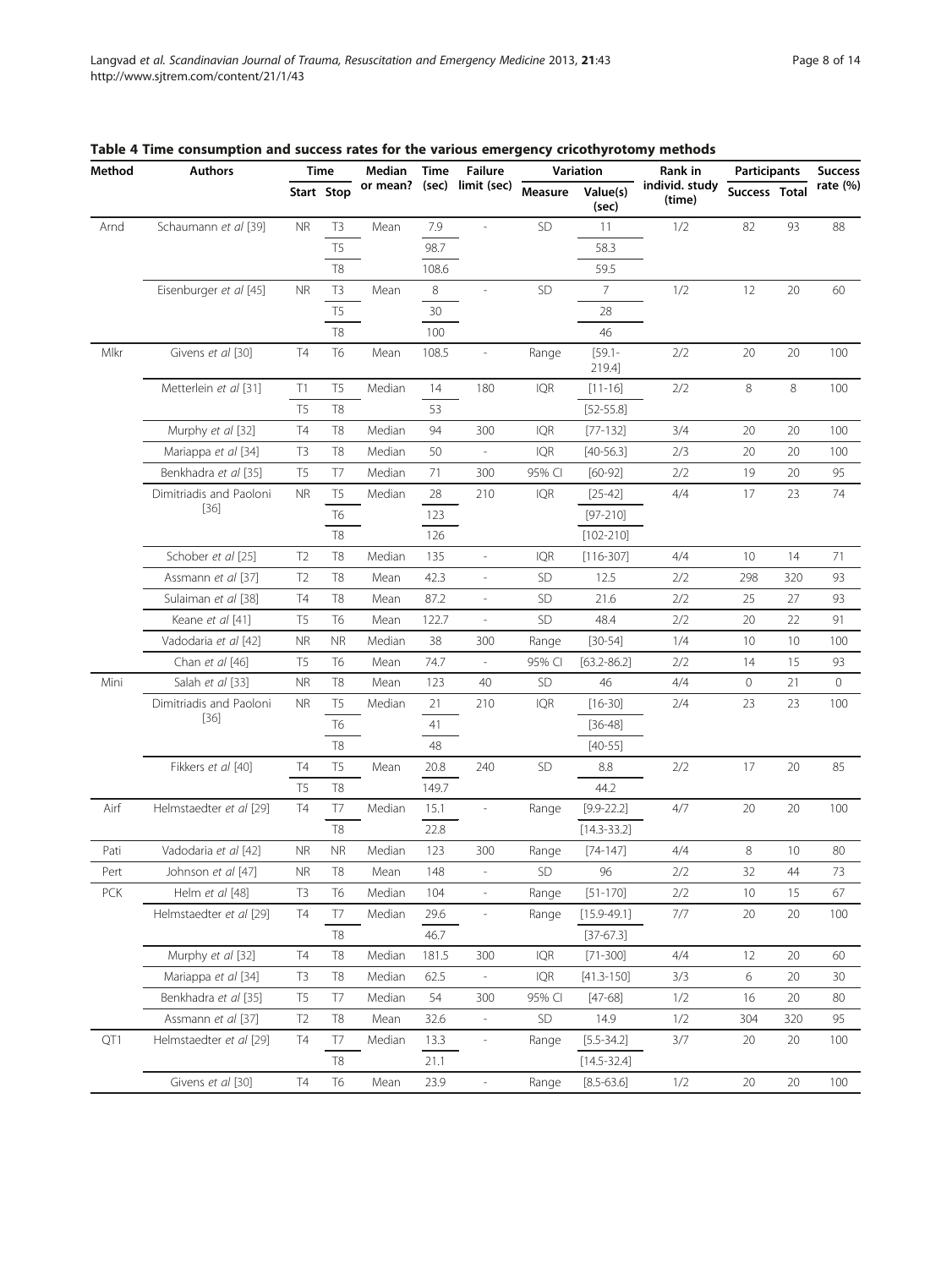## Dimitriadis and Paoloni [[36](#page-13-0)] NR T5 Median 24 210 IQR [20-26] 2/4 23 23 100 T6 40 [30-58] T8 48 [36-75] Schober et al [[25\]](#page-13-0) T2 T8 Median 74 - IQR [48-145] 2/4 14 17 82 Fikkers et al [\[40](#page-13-0)] T4 T5 Mean 13.3 240 SD 6 1/2 19 20 95 T5 T8 47.9 19.6 Vadodaria et al [[42](#page-13-0)] NR NR Median 51 300 Range [42-73] 2/4 10 10 100 QT2 Helmstaedter et al [\[29\]](#page-13-0) T4 T7 Median 16.9 - Range [10.5-36.2] 5/7 20 20 100 T8 29.9 [25-50.5] Metterlein et al [\[31\]](#page-13-0) T1 T5 Median 15 180 IQR [12-16] 1/2 5 8 63 T5 T8 32 [29-33.5] Murphy et al [\[32\]](#page-13-0) T4 T8 Median 52 300 IQR [38-77] 1/4 19 20 95 Salah et al [\[33\]](#page-13-0) NR T8 Mean 72 40 SD 47 3/4 9 21 43 Trqu Helmstaedter et al [\[29\]](#page-13-0) T4 T7 Median 13.5 - Range [4.6-29.5] 2/7 20 20 100 T8 20.2 [11.4-44.7] Surg Helm et al [\[48\]](#page-13-0) T3 T6 Median 95 - Range [43-165] 1/2 15 15 100 Helmstaedter et al [\[29\]](#page-13-0) T4 T7 Median 23.4 - Range [16.2-53.2] 6/7 20 20 100 T8 35.4 [30-61.8] Murphy et al [\[32\]](#page-13-0) T4 T8 Median 59 300 IQR [41-127] 2/4 19 29 95 Salah et al [\[33\]](#page-13-0) NR T8 Mean 47 40 SD 16 1/4 14 21 67 Mariappa et al [[34](#page-13-0)] T3 T8 Median 47 - IQR [41-55] 1/3 11 20 55 Dimitriadis and Paoloni [[36](#page-13-0)] NR T5 Median 15 210 IQR [10-18] 1/4 23 23 100 T6 32 [27-60] T8 34 [31-68] Schober et al [[25\]](#page-13-0) T2 T8 Median 78 - IQR [54-135] 3/4 17 18 94 Sulaiman et al [\[38\]](#page-13-0) T4 T8 Mean 44.3 - SD 12.5 1/2 23 27 85 Schaumann et al [[39](#page-13-0)] NR T3 Mean 8.2 - SD 9.7 2/2 79 94 84 T5 119.2 61.2 T8 136.6 66.3 Keane et al [[41](#page-13-0)] T5 T6 Mean 29 - SD 14.3 1/2 20 20 100 Mutzbauer et al [[43\]](#page-13-0) T2 T8 Median 73 - IQR [60-95] 2/2 9 10 90 Davis et al [\[44\]](#page-13-0) NR NR Mean 51.6 - 95% CI [44.2-59.0] 2/2 NR NR 100 Eisenburger et al [[45](#page-13-0)] NR T3 Mean 7 - SD 9 2/2 14 20 70 T5 46 37 T8 102 42 Bair and Sakles [[24](#page-13-0)] T5 T8 Median 87 - IQR [58-116] 2/2 NR NR 100 Chan et al [\[46\]](#page-13-0) T5 T6 Mean 72.8 - 95% CI [49.8-95.7] 1/2 13 15 87 Holmes et al [[21\]](#page-13-0) T5 T7 Mean 133.8 - SD 93.4 2/2 30 32 94 Median 114 IQR [74-154] Johnson et al [\[47\]](#page-13-0) NR T8 Mean 55 - SD 35 1/2 38 44 86 RFST Hill et al [[22\]](#page-13-0) T2 T7 Median 149 300 IQR [111-201] 2/2 8 11 73 Holmes et al [[21\]](#page-13-0) T5 T7 Mean 43.2 - SD 44.6 1/2 28 32 88 Median 32 IQR [24-42] BACT Hill et al [[22\]](#page-13-0) T2 T7 Median 67 300 IQR [55-82] 1/2 9 10 90 Bair Bair and Sakles [[24](#page-13-0)] T5 T8 Median 35 - IQR [24-46] 1/2 NR NR 100 Davis et al [\[44\]](#page-13-0) NR NR Mean 33.3 - 95% CI [29.8-36.8] 1/2 NR NR 100

#### Table 4 Time consumption and success rates for the various emergency cricothyrotomy methods (Continued)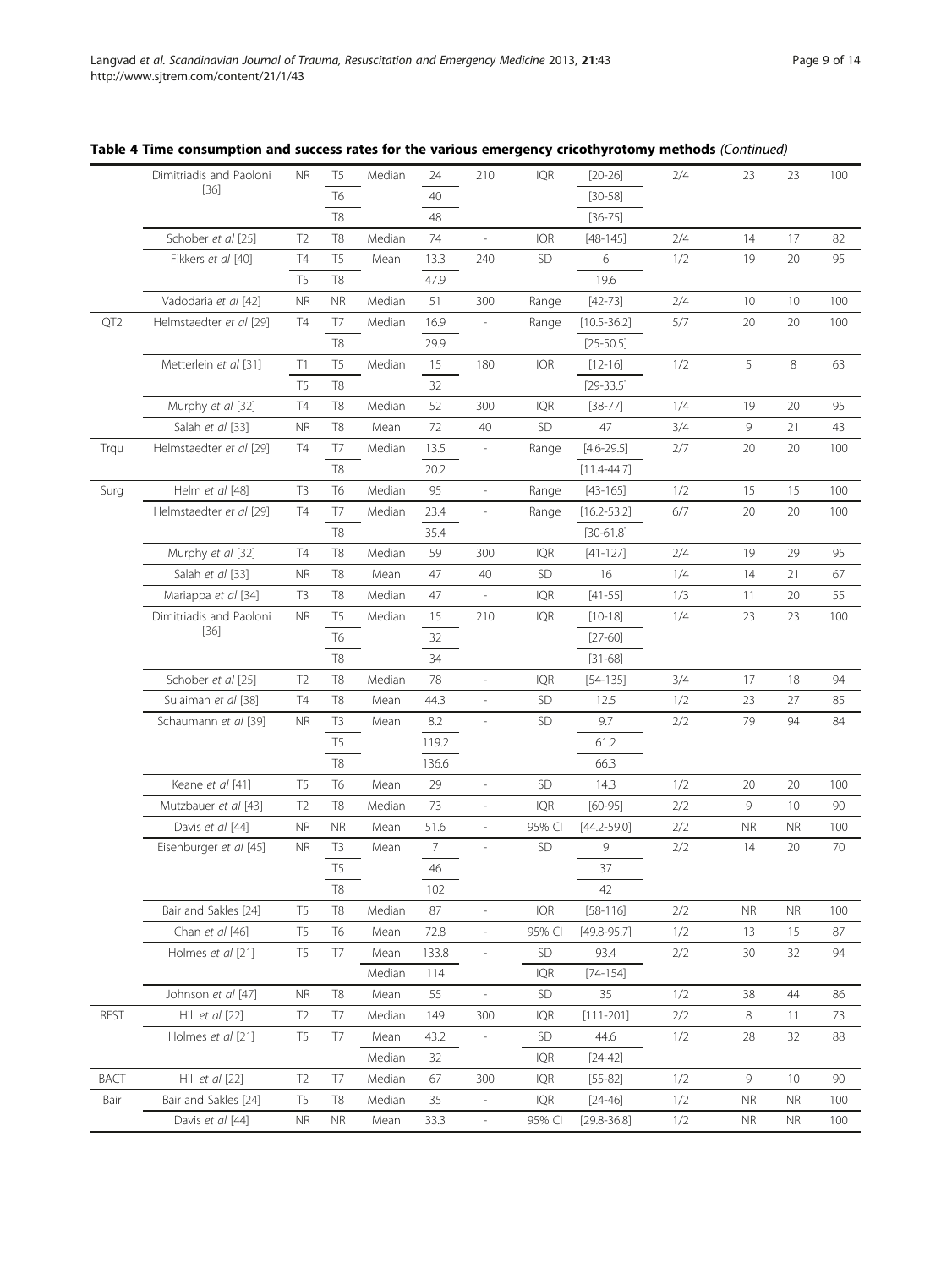| Csci | Schober et al [25]      | Τ2        | T8        | Median | 60   | $\overline{\phantom{a}}$ | <b>IQR</b> | [42-82]         | 1/4 | 14 | 14 | 100 |
|------|-------------------------|-----------|-----------|--------|------|--------------------------|------------|-----------------|-----|----|----|-----|
| Need | Helmstaedter et al [29] | T4        |           | Median | 10.6 | $\overline{\phantom{a}}$ | Range      | $[5.5 - 23.1]$  | 1/7 | 20 | 20 | 100 |
|      |                         |           | T8        |        | 19.2 |                          |            | $[10.8 - 27.8]$ |     |    |    |     |
|      | Salah et al [33]        | <b>NR</b> | T8        | Mean   | 56   | 40                       | <b>SD</b>  | 35              | 7/4 |    |    | 33  |
|      | Mutzbauer et al [43]    | T2        | T8        | Median | -25  |                          | <b>IQR</b> | [20-30]         | 1/2 |    | 10 | 90  |
| Trac | Vadodaria et al [42]    | <b>NR</b> | <b>NR</b> | Median | 102  | 300                      | Range      | $[75-116]$      | 3/4 | 10 | 10 | 100 |

Table 4 Time consumption and success rates for the various emergency cricothyrotomy methods (Continued)

See text for an explanation of the abbreviations for the interventions. Time points used to measure the duration of the cricothyrotomies: T1: Decides to perform the intervention; T2: Starts to palpate the neck; T3: Identifies the cricothyroid space; T4: Unwraps the device; T5: Performs the first incision or puncture; T6: Inserts the device; T7: Secures the device; T8: Performs the first ventilation; NR: Not reported in paper. Methods employed to measure variability: SD: Standard deviation; IQR: Interquartile range; CI: Confidence interval. Failure limit: The attempt to establish an emergency cricothyrotomy is defined as a failure if this time limit is exceeded ("–"indicates that no time limit is defined).

cricothyrotomy with surgical and needle techniques. The main result of this review is that no technique has been proven to be superior to the others, regarding success rate or time consumption. The quality of evidence is low or very low for several reasons. The studies are uniformly small, so that even though a number of studies comparing two or more techniques have been published, relatively few events have actually been analysed. When evidence is drawn from small studies, the results are uncertain and normally contain large confidence intervals. A common consequence of small trials is heterogeneity among studies, of which there are multiple examples in this review. A tendency exists toward many unique comparisons, rather than more general comparisons, and there is large variation among the roles of health care providers who perform these procedures. However, there were no studies involving surgeons. This can be interpreted that the perceived success rate with surgical techniques for experienced surgeons is so high that they do not find the commercial kits an interesting alternative even though there are no studies supporting this notion.

The studies were performed on a number of models varying from human cadavers and dead animal models to a multitude of airway models. It was difficult to make direct comparisons among studies since the primary study authors to a large degree had defined their own unique starting and stopping points in the time measurements.

Emergency cricothyrotomies are performed under stressful conditions and severe time pressure. If unsuccessful, these procedures can prove fatal or severely disabling for patients. In a laboratory setting, it is very demanding to achieve the same level of stress. Furthermore, it can be necessary to perform emergency cricothyrotomies under suboptimal conditions, such as prehospital settings, in which a lack of light, background noise and entrapped patients may add to the difficulty. Of the studies identified in this review, only one study included these types of factors that most likely affect both the success rate and the time consumption [\[28,30](#page-13-0)]. Furthermore, as a result of the models used, the procedures were performed without bleeding. In real life situations, bleeding will occur, thus increasing the level of difficulty of the procedure.

In the majority of the studies, there were no upper time limit that should not be exceeded for the procedure to be accepted as successful, and – with one exception – in the studies that operated with an upper limit it was between 180 and 300 seconds. An emergency cricothyrotomy will usually be performed in CICVsituation when other devices have failed and the clinical condition of the patient has already started to deteriorate. In such situations, the operator does not have 180 to 300 seconds at their disposal to perform the procedure. Salah and coworkers on the other hand chose to publish the success rate after 40 seconds, an – in our opinion – clinically much more realistic time frame, and none of the participating anaesthesiologists succeeded to establish a secure airway with Mini in this study even after five attempts [\[33](#page-13-0)]. In contrast, after five attempts approximately two thirds of the participants managed to establish a secure airway with the surgical technique. This study underscore the point that focusing on success rate only is insufficient; time aspects are also essential. In general, the difference in success rates may reflect varying definition of success, and operator experience, but study model probably also has an influence on outcome.

Arnd, Mlkr and Mini are the three Seldinger-based techniques included in this review, and we only identified a single study where two Seldinger-based techniques were compared. The study in which Mlkr and Mini were compared was the only study where a statistically significant difference in success rate between two devices/techniques was found. Mini was significantly faster than Mlkr, and in this study, Mini had a 100% success rate in contrast to the 74% success rate of Mlkr.

In the five different comparisons between a kit based upon the Seldinger technique and a kit not based upon this technique (Mlkr vs. Pati, Mlkr vs. PCK, Mlkr vs. QT1, Mlkr vs. QT2 and Mini vs. QT1), no statistically significant difference in the success rate was found. However, these studies were small, as were all the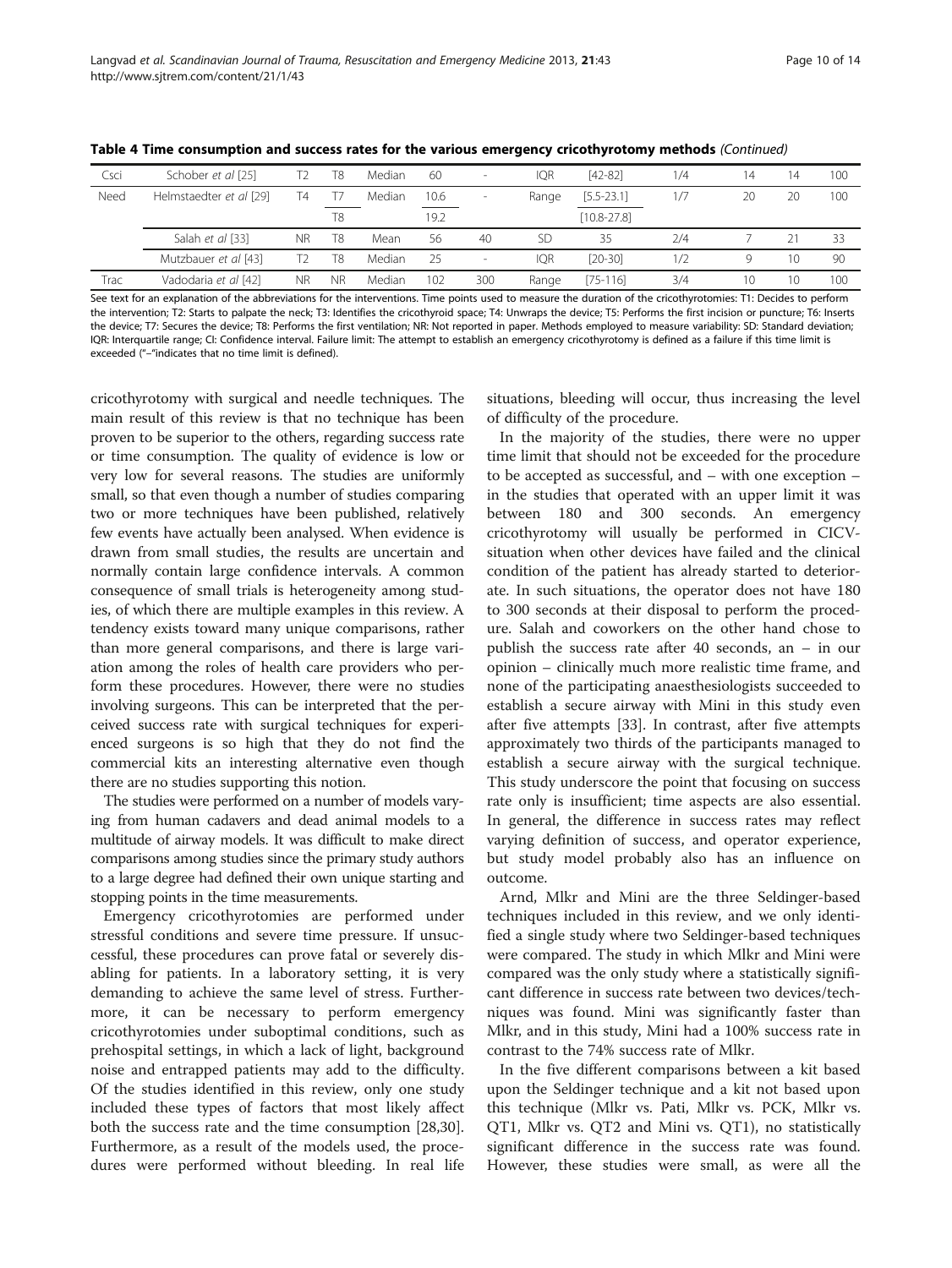<span id="page-10-0"></span>studies included in the review, making it necessary to interpret these results with great caution. The success rate is not the only important parameter in the context of emergency cricothyrotomies; time consumption is also critical. Individual studies tended to use their own unique combinations of starting and stopping points, making the evaluation of time comparisons difficult. Even so, it is evident that in some cases, the Seldingerbased technique was faster than the non-Seldinger technique, while in other studies, the opposite result was found. This could partly be due to different studies using different techniques and time measurements. However, when Mlkr and PCK were compared, for instance, two studies found that Mlkr was the faster technique, while two studies concluded that PCK was the faster technique. One might suspect that in those studies where anaesthesiologists performed the procedures, the Seldinger-based techniques would be faster because of the familiarity anaesthesiologists have with this technique. However, in the three comparisons of Mlkr and PCK performed by anaesthesiologists, PCK was faster

In four studies, a Seldinger-based technique was compared with a surgical technique (Arnd vs. Surg, Mlkr vs. Surg, Mlkr vs. Csci, Mini vs. Surg), and no statistical difference in success rate was detected. In the large majority of the comparisons, the surgical technique was faster than the Seldinger technique, even though in one study, the opposite result was found. These studies indicate that surgical techniques are generally faster than Seldinger-based kits, while both techniques have high success rates. This may indicate that surgical techniques should be favored by most healthcare providers. However, it is not unreasonable to assume that the lack of bleeding in the majority of the study models may – especially for the surgical techniques – result in artificially short procedure times and high success rates [\[49](#page-13-0)].

than Mlkr in two of the three studies.

In the two studies where a Seldinger-based technique was compared with a needle technique (Mlkr vs. Trac, Mini vs. Need), the success rate was 100% for all procedures. Regarding time consumption, the results conflicted, with one study showing that the Seldinger-based technique was faster and the other showing the opposite result. This discrepancy may be explained by the fact that neither the Seldinger-based technique nor the needle technique used was the same in the two studies.

Seven different comparisons between a non-Seldinger kit and an open surgical technique were found (Airf vs. Surg, Pert vs. Surg., PCK vs. Surg, QT1 vs. Surg, QT2 vs. Surg, QT1 vs. Csci, Trqu vs. Surg). It is a weakness that five of the seven comparisons were only performed once, but this is the case for most of the currently published comparisons in this field. Conflicting results were obtained. In some instances, the non-Seldinger technique was faster, while in other instances the surgical technique was. Even in the two comparisons that were studied in more than one publication, the results conflicted, ultimately not indicating which technique was faster. The success rates were uniformly high for all devices in all studies.

There were also seven different comparisons of a non-Seldinger kit compared to a needle technique (Airf. vs. Need, Pati vs. Trac, PCK vs. Need, QT1 vs. Need, QT2 vs. Need, QT2 vs. Trac, Trqu vs. Need). All comparisons were performed only once. Each study was small, and no significant differences in success rates were detected. With the exception of the comparison between QT2 and Trac, the needle technique was found to be the faster technique, although the time differences were small and insignificant. Furthermore, it has been argued that needle techniques – in contrast to the other techniques - do not result in an airway that leads to adequate oxygenation and ventilation due to the small calibre of the artificial airway. The needle may kink and is not suitable for patient transport.

Four different comparisons between two surgical techniques were identified (Surg vs. Bair, Surg vs. RFST, Surg vs. Csci, RFST vs. BACT). All techniques had a high success rate, and no significant difference in success rate was found. However, these studies were also small, and, as was the case with all comparisons performed, any difference must be pronounced to have been detected. However, significant time differences were shown to indicate that BACT was faster than RFST, which in turn was faster than Surg. Csci was also significantly faster than Surg, but this technique has never been compared to RFST or BACT.

The field of techniques for establishing an emergency cricothyrotomy is hampered by the many very small studies performed. There is limited evidence of low and very low quality comparing these different emergency techniques for use in CICV situations. That none of the techniques produced better results than the others in these studies does not necessarily indicate that they are all equally good, and these conclusions will likely change as new evidence becomes available. This review does not justify recommending one technique over others. Success may rely on the operator's experience and skill/training and not on the technique chosen.

#### Appendix

## Ovid MEDLINE(R) In-Process & Other Non-Indexed Citations and Ovid MEDLINE(R) 1946 to Present Search strategy: 10.04.2013

- 1. Cricoid Cartilage/su [Surgery] 879
- 2. Airway Obstruction/su, th [Surgery, Therapy] 4493
- 3. exp Airway Management/ 84568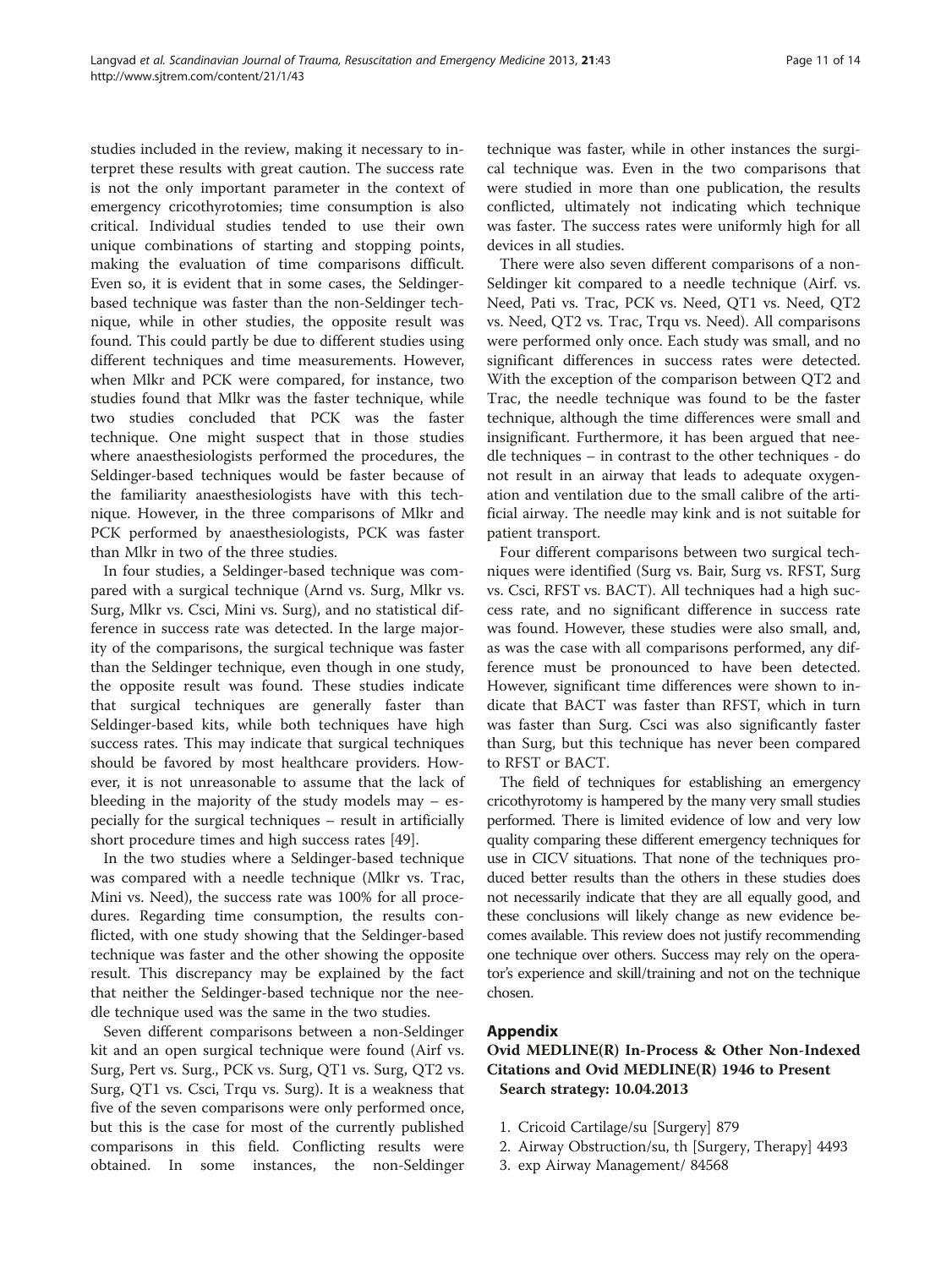- 4. otolaryngology/ 9624
- 5. Neck/su [Surgery] 2893
- 6. ((difficult or definite or management or surgery or surgical or obstruction\* or control) adj2 airway\*).tw. 19262
- 7. (airway adj5 emergenc\*).tw. 981
- 8. ((can?t or "can not" or cannot or diffucult\* or inabilit\*) adj2 (ventilat\* or intubate\*)).tw. 296
- 9. cicv.tw. 21
- 10. ((cricoid or neck) and (surgery or emergency or emergencies)).tw. 23509
- 11. (Otolaryngology or otorhinolaryngology).tw. 9401
- 12. or/1-11 139634
- 13. bougie.tw. 672
- 14. (single adj stab).tw. 28
- 15. (transtracheal adj2 ventilat\*).tw. 203
- 16. (jet adj2 ventilat\*).tw. 1276
- 17. or/12-16 140204
- 18. Tracheotomy/ 7257
- 19. tracheotom\*.tw. 4768
- 20. Emergencies/ 33016
- 21. exp Emergency Treatment/ 88882
- 22. (emergency or emergencies or surgery or surgical). tw. 1258060
- 23. (18 or 19) and (20 or 21 or 22) 3661
- 24. 17 or 23 141620
- 25. (cricothyr\* or cricotomy or cricothracheotomy or thyrocrico\* or intercricothyro\*).tw. 1342
- 26. 24 and 25 678
- 27. ((quicktrach or seldinger or portex or pck or minitrach or melker) adj3 (device\* or kit or technique\* or set\* or tube\*)).tw. 774
- 28. (portex or cook or vbm).ti,ab. 4656
- 29. ((difficult or definite or management or surgery or surgical or obstruction\* or control) adj2 airway\*).tw. 19262
- 30. (cricothyr\* or cricotomy or cricothracheotomy or thyrocrico\* or intercricothyro\*).tw. 1342
- 31. 27 or 28 5305
- 32. 29 or 30 20326
- 33. 31 and 32 100
- 34. 33 not 26 67

## Embase 1980 to 2013 Week 14 Search strategy: 10.04.2013

- 1. cricoid/su [Surgery] 255
- 2. airway obstruction/su, th [Surgery, Therapy] 3455
- 3. exp assisted ventilation/ 96166
- 4. otorhinolaryngology/ 14264
- 5. neck/su [Surgery]1229
- 6. ((difficult or definite or management or surgery or surgical or obstruction\* or control) adj2 airway\*).tw. 23818
- 7. ((can?t or "can not" or cannot or diffucult\* or inabilit\*) adj2 (ventilat\* or intubate\*)).tw. 403
- 8. (airway adj5 (emergency or emergencies)).tw. 1176
- 9. cicv.tw. 27
- 10. ((cricoid or neck) and (surgery or emergency or emergencies)).tw. 33129
- 11. (otorhinolaryngology or otolaryngology).tw. 13719
- 12. or/1-11 167111
- 13. bougie.tw. 915
- 14. (single adj stab).tw. 30
- 15. (transtracheal adj2 ventilat\*).tw. 223
- 16. (jet adj2 ventilat\*).tw. 1580
- 17. or/12-16 167980
- 18. tracheotomy/ 9157
- 19. tracheotom\*.tw. 5525
- 20. emergency/ or Emergency treatment/ 45263
- 21. Surgery/ or ear nose throat surgery/ or emergency surgery/ or "head and neck surgery"/ 207679
- 22. (emergency or emergencies or surgery or surgical). tw. 1555446
- 23. or/18-19 11595
- 24. or/20-22 1633767
- 25. 23 and 24 3656
- 26. 17 or 25 169870
- 27. (cricothyr\* or cricotomy or cricothracheotomy or thyrocrico\* or intercricothyro\*).tw. 1571
- 28. 26 and 27 783
- 29. (quicktrach or seldinger or portex or pck or minitrach or melker).ti,ab,dm,dv. 2593
- 30. (portex or cook or vbm).ti,ab,dm,dv. 11677
- 31. 29 or 30 13274
- 32. ((difficult or definite or management or surgery or surgical or obstruction\* or control) adj2 airway\*).tw. 23818
- 33. (cricothyr\* or cricotomy or cricothracheotomy or thyrocrico\* or intercricothyro\*).tw. 1571
- 34. 32 or 33 25016
- 35. 31 and 34 344
- 36. 35 not 28 273

## Cochrane Library

Date: 10.04.2013

Hits: Clinical Trials: 34

## Economic Evaluations: 2

#1 (cricothyr\* or cricotomy or cricothracheotomy or thyrocrico\* or intercricothyro\*) (39)

#1 (quicktrach or seldinger or portex or pck or minitrach or melker) 184

#2 (portex or cook or vbm) 2997

#3 ((difficult or definite or management or surgery or surgical or obstruction\* or control) NEAR/2 airway\*) 2123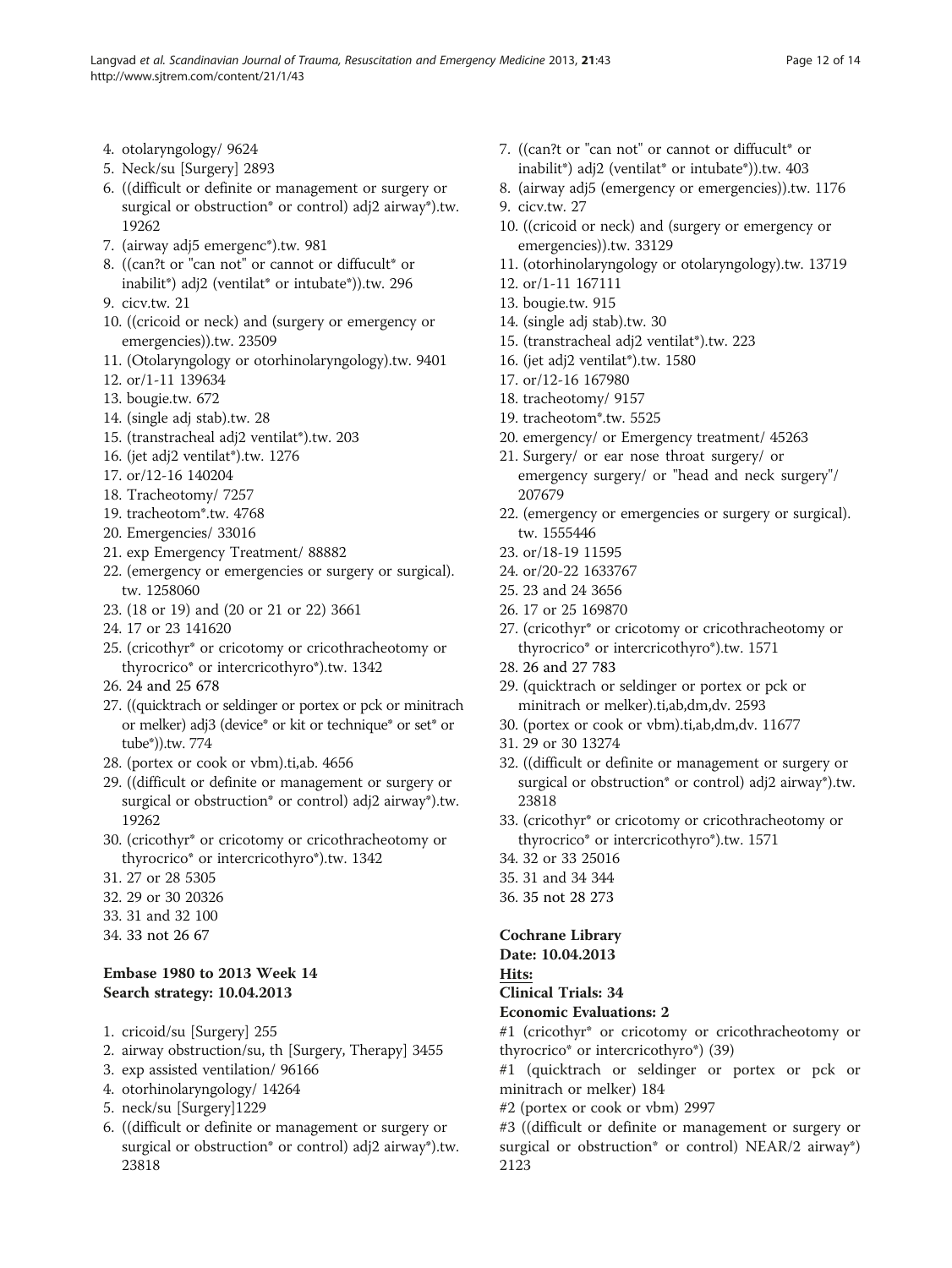<span id="page-12-0"></span>#4 (cricothyr\* or cricotomy or cricothracheotomy or thyrocrico\* or intercricothyro\*) 39

#5 (( #1 OR #2 ) AND ( #3 OR #4 )) 49 #6 (#5 AND NOT #4) 45

## Cinahl

## Date:10.04.2013

## Hits: 321

TI ( cricothyr\* or cricotomy or cricothracheotomy or thyrocrico\* or intercricothyro\* ) or AB ( cricothyr\* or cricotomy or cricothracheotomy or thyrocrico\* or intercricothyro\* )

(261)

(MH "Cricothyrotomy") (87)

S32 S30 and S31 (25)

S31 S28 or S29 (1102)

S30 S25 or S26 or S27 (6159)

S29 portex or cook or vbm (925)

S28 TX quicktrach or seldinger or portex or pck or minitrach or melker (227)

S27 TX difficult N2 airway or definite N2 airway or management N2 airway or surgery N2 airway or surgical N2 airway or obstruction\* N2 airway or control N2 airway (5976)

S26 TI ( cricothyr\* or cricotomy or cricothracheotomy or thyrocrico\* or intercricothyro\* ) or AB ( cricothyr\* or cricotomy or cricothracheotomy or thyrocrico\* or intercricothyro\* ) (198)

S25 (MH "Cricothyrotomy") (72)

#### PubMed

#### Date:10.04.2013

## Hits: 69 + 27

#2 Search #1 Limits: published in the last 1 year

#1 Search cricothyr\* or cricotomy or cricothracheotomy or thyrocrico\* or intercricothyro\*

#58 Search #54 AND (#55 or #56) Limits: published in the last 1 year

#57 Search #54 AND (#55 or #56)

#56 Search cricothyr\* or cricotomy or cricothracheotomy or thyrocrico\* or intercricothyro\*

#55 Search (difficult or definite or management or surgery or surgical or obstruction\* or control) and airway #54 Search ((quicktrach or seldinger or portex or pck or minitrach or melker) ) OR portex or cook or vbm

## British Nursing Index

## Date:10.04.2013

#### Hits: 0

(cricothyr\* or cricotomy or cricothracheotomy or thyrocrico\* or intercricothyro\*).tw

## Additional file

[Additional file 1:](http://www.biomedcentral.com/content/supplementary/1757-7241-21-43-S1.docx) Forest plots of all emergency cricothyrotomy comparisons performed in two or more studies.

#### Abbreviations

Airf: Airfree coniotomy set; Arnd: Arndt emergency cricothyrotomy catheter set; BACT: Bougie-assisted cricothyrotomy technique; Bair: Bair claw device; CI: Confidence interval; CICV: Cannot intubate, cannot ventilate; Csci: Cricothyrotomy scissor; Mini: Minitrach II; Mlkr: Melker emergency cricothyrotomy set; Need: Needle cricothyrotomy; Pati: Patil's airway; Pert: Pertrach kit; PCK: Portex cricothyrotomy kit; QT1: QuickTrach1 kit; QT2: QuickTrach 2 kit; RFST: Rapid four-step technique; RR: Risk ratio; Surg: Standard surgical technique; Trac: Transtracheal jet airway catheter; Trqu: TracheoQuick emergency coniotomy set.

#### Competing interests

All authors declare that they have no competing interest regarding the devices and the techniques presented in this review.

#### Authors' contributions

All authors participated in all phases of the process of writing this systematic review. All authors read and approved the final manuscript.

#### Author details

<sup>1</sup> Faculty of Medicine, University of Oslo, Oslo, Norway. <sup>2</sup> Department of Research, Norwegian Air Ambulance Foundation, Drøbak, Norway. <sup>3</sup>Faculty of Social Sciences, University of Stavanger, Stavanger, Norway. <sup>4</sup>Air Ambulance Department, Oslo University Hospital, Sykehusveien 19, N-1474, Nordbyhagen, Norway. <sup>5</sup>Norwegian Knowledge Centre for the Health Services, PO Box 7004St Olavs Plass, N-0130, Oslo, Norway.

#### Received: 13 March 2013 Accepted: 26 May 2013 Published: 31 May 2013

#### References

- 1. Berlac P, Hyldmo PK, Kongstad P, Kurola J, Nakstad AR, Sandberg M: Prehospital airway management: guidelines from a task force from the Scandinavian Society for Anaesthesiology and Intensive Care Medicine. Acta Anaesthesiol Scand 2008, 52(7):897–907.
- 2. Henderson JJ, Popat MT, Latto IP, Pearce AC, Society DA: Difficult Airway Society guidelines for management of the unanticipated difficult intubation. Anaesthesia 2004, 59(7):675–694.
- 3. Apfelbaum JL, Hagberg CA, Caplan RA, Blitt CD, Connis RT, Nickinovich DG, Hagberg CA, Caplan RA, Benumof JL, Berry FA, et al: Practice guidelines for management of the difficult airway: an updated report by the american society of anesthesiologists task force on management of the difficult airway. Anesthesiology 2013, 118(2):251–270.
- 4. Adams BD, Cuniowski PA, Muck A, De Lorenzo RA: Registry of emergency airways arriving at combat hospitals. J Trauma 2008, 64(6):1548–1554.
- 5. Germann CA, Baumann MR, Kendall KM, Strout TD, McGraw K: Performance of endotracheal intubation and rescue techniques by emergency services personnel in an air medical service. Prehosp Emerg Care 2009, 13(1):44–49.
- 6. Stephens CT, Kahntroff S, Dutton RP: The success of emergency endotracheal intubation in trauma patients: a 10-year experience at a major adult trauma referral center. Anesth Analg 2009, 109(3):866–872.
- 7. Sagarin MJ, Barton ED, Chng Y-M, Walls RM, National Emergency Airway Registry Investigators: Airway management by US and Canadian emergency medicine residents: a multicenter analysis of more than 6,000 endotracheal intubation attempts. Ann Emerg Med 2005, 46(4):328–336.
- 8. Adnet F, Jouriles NJ, Le Toumelin P, Hennequin B, Taillandier C, Rayeh F, Couvreur J, Nougière B, Nadiras P, Ladka A, et al: Survey of out-of-hospital emergency intubations in the French prehospital medical system: a multicenter study. Ann Emerg Med 1998, 32(4):454–460.
- 9. McIntosh SE, Swanson ER, Barton ED: Cricothyrotomy in air medical transport. J Trauma 2008, 64(6):1543–1547.
- 10. Bair AE, Panacek EA, Wisner DH, Bales R, Sakles JC: Cricothyrotomy: a 5-year experience at one institution. J Emerg Med 2003, 24(2):151-156
- 11. Sakles JC, Laurin EG, Rantapaa AA, Panacek EA: Airway management in the emergency department: a one-year study of 610 tracheal intubations. Ann Emerg Med 1998, 31(3):325–332.
- 12. Fortune JB, Judkins DG, Scanzaroli D, McLeod KB, Johnson SB: Efficacy of prehospital surgical cricothyrotomy in trauma patients. J Trauma 1997, 42(5):832–836.